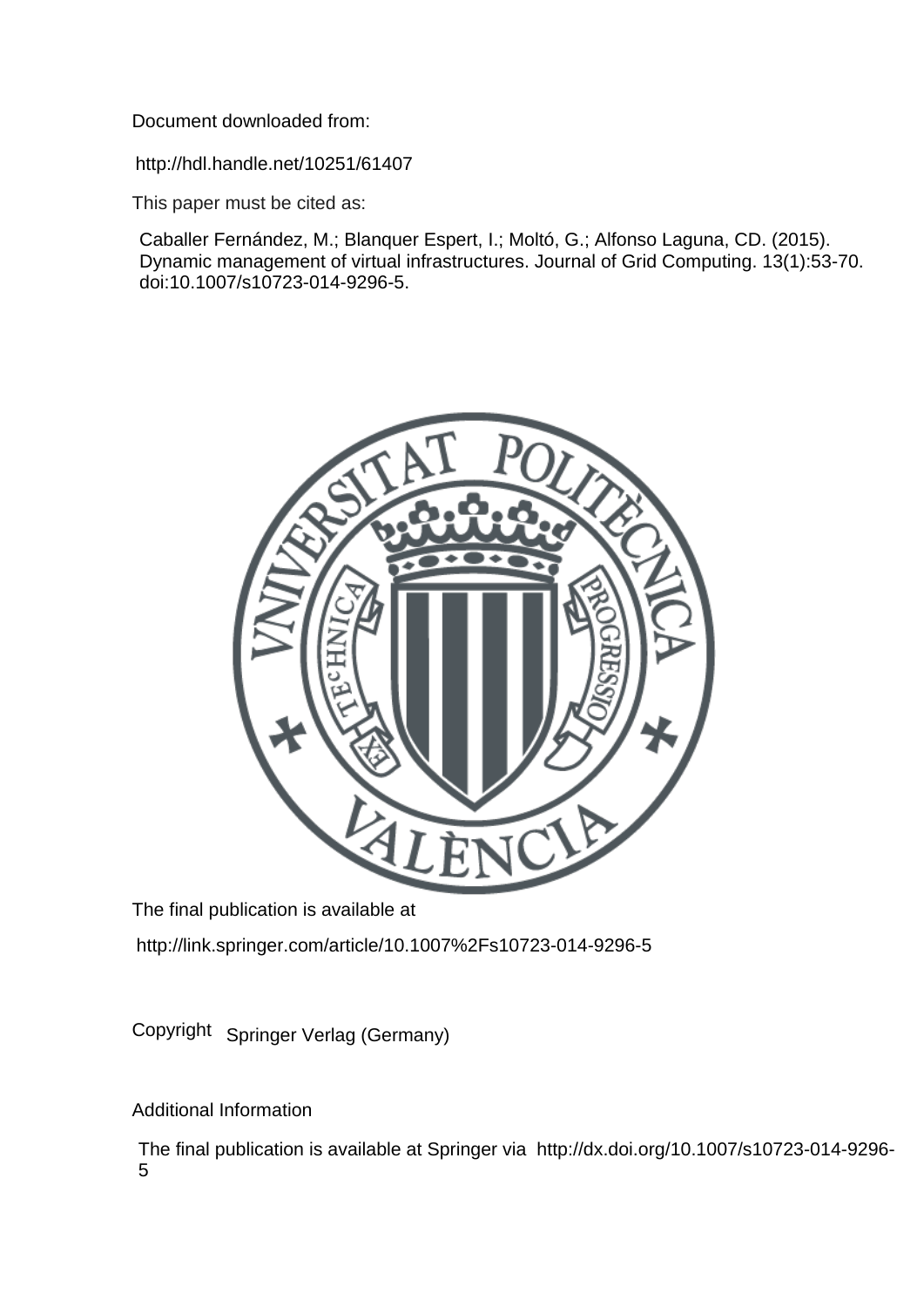# Dynamic management of virtual infrastructures

Miguel Caballer · Ignacio Blanquer · Germán Moltó · Carlos de Alfonso

Received: date / Accepted: date

Abstract Cloud infrastructures are becoming an appropriate solution to address the computational needs of scientific applications. However, the use of public or onpremises Infrastructure as a Service (IaaS) clouds requires users to have non-trivial system administration skills. Resource provisioning systems provide facilities to choose the most suitable Virtual Machine Images (VMI) and basic configuration of multiple instances and subnetworks. Other tasks such as the configuration of cluster services, computational frameworks or specific applications are not trivial on the cloud, and normally users have to manually select the VMI that best fits, including undesired additional services and software packages. This paper presents a set of components that ease the access and the usability of IaaS clouds by automating the VMI selection, deployment, configuration, software installation, monitoring and update of Virtual Appliances. It supports APIs from a large number of virtual platforms, making user applications cloud-agnostic. In addition it integrates a contextualization system to enable the installation and configuration of all the user required applications providing the user with a fully functional infrastructure. Therefore, golden VMIs and configuration recipes can be easily reused across different deployments. Moreover, the contextualization agent included in the framework supports horizontal (increase/decrease the number of resources) and vertical (increase/decrease resources within a running Virtual Machine) by properly reconfiguring the software installed, considering the configuration of the

Ignacio Blanquer E-mail: iblanque@dsic.upv.es

Germán Moltó E-mail: gmolto@dsic.upv.es

Carlos de Alfonso E-mail: caralla@upv.es

Miguel Caballer( $\boxtimes$ ) · Ignacio Blanquer · Germán Moltó · Carlos de Alfonso

Instituto de Instrumentación para Imagen Molecular (I3M). Centro mixto CSIC – Universitat Politècnica de València – CIEMAT Camino de Vera s/n, 46022 Valencia, Spain. E-mail: micafer1@upv.es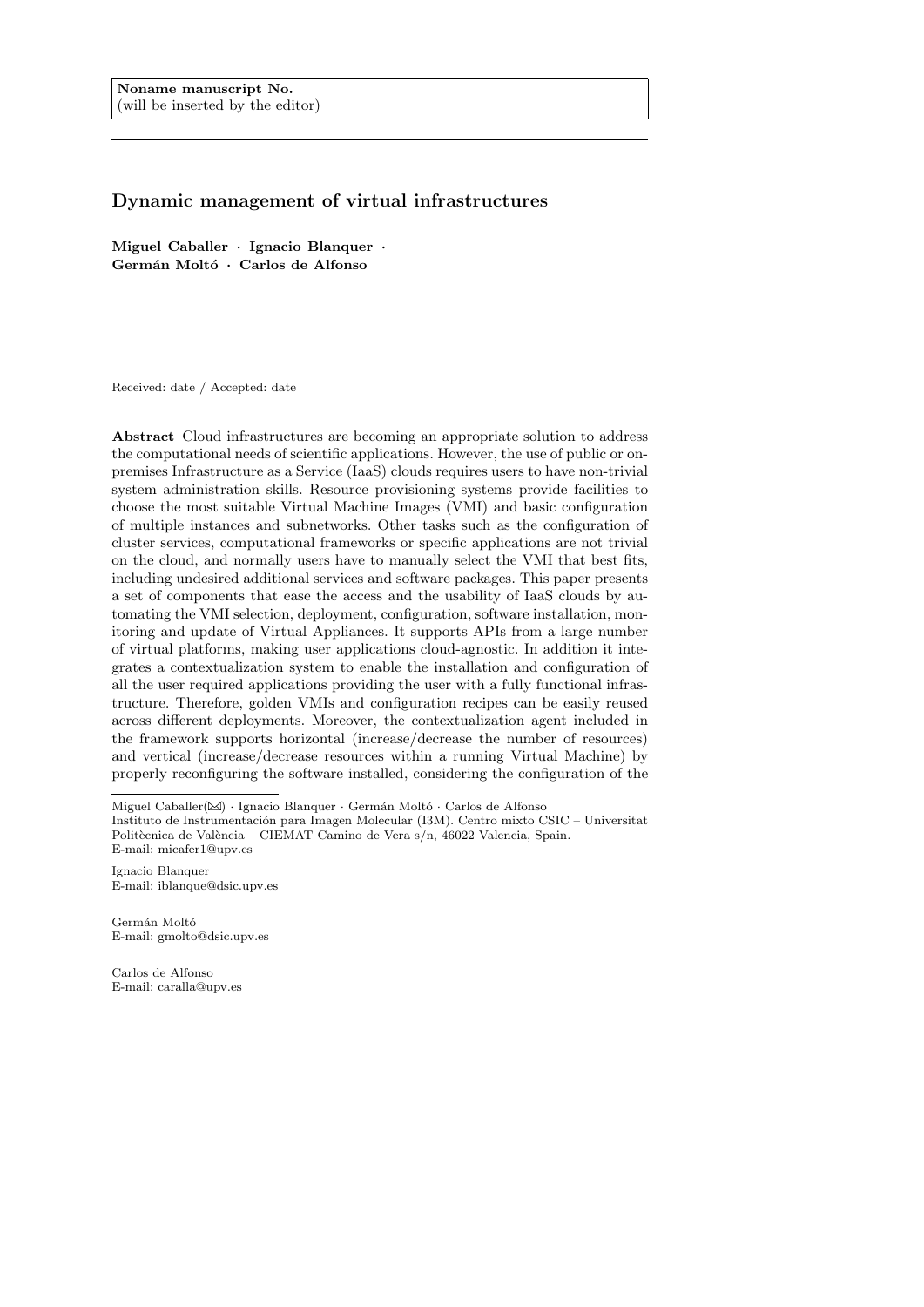multiple resources running. This paves the way for automatic virtual infrastructure deployment, customization and elastic modification at runtime for IaaS clouds.

Keywords Cloud Computing · Virtual Infrastructures · Contextualization

### 1 Introduction

With the advent of virtualization technologies and cloud infrastructures, scientists are exploring the usage of computational clouds for their research. Cloud computing technologies can offer: "ubiquitous, convenient, on-demand network access to a shared pool of configurable computing resources" [28]. Many scientific infrastructure providers are including IaaS as an added value [16] and [5] analyzes the use cases that scientific cloud infrastructures should cover. One of the most important features of cloud technologies and virtualization is that the software requirements are defined by the user rather than by the infrastructure provider. Moreover, to some extent, users can also define part of the hardware requirements. This is an important point to ease the migration of scientific applications into the cloud. However, the user is still required to prepare, deploy, configure and run the virtual appliances and the applications inside, requiring in some cases non trivial system administration skills. Nowadays there are different cloud providers, different software packages to deploy cloud platforms, etc. which makes even more difficult to integrate these technologies. Users need an easy way to define dependencies and application restrictions and delegate on a platform to automatically deploy, configure and monitor their virtual infrastructures.

This paper presents a set of components developed to simplify the automatic deployment and configuration of virtual infrastructures. The platform developed considers all the aspects related to the creation and management of virtual infrastructures: i) The software and hardware requirements specification for the user applications, using a simple language defined to be easy to understand by non-advanced users who just want to deploy a basic virtual infrastructure, but with enough expressivity for advanced users to set all the configuration parameters needed to get the infrastructure fully configured. ii) The selection of the most suitable Virtual Machine Images (VMI) based on the user expressed requirements. iii) The provision of Virtual Machines on the cloud providers available to the user, including both public IaaS Clouds (Amazon Web Services, Windows Azure IaaS, etc.) and on-premise resource provisioning systems (OpenNebula, OpenStack, etc.). iv) The contextualization of the infrastructure at run-time by installing and configuring all the required software that may not be available in the golden images (VMIs) used and, finally, v) the elasticity management, both horizontal (adding/removing nodes) and vertical (growing/shrinking the capacity of nodes). Considering the highly dynamic Cloud landscape, the platform should be extensible to future back-ends or standards.

In a previous work [1] an early prototype of the platform along with initial tests cases was presented. This paper describes an evolution of the platform featuring the following contributions: the contextualization phase, improving the functionality by enabling the deployment of a fully functional configured infrastructure, and the elasticity management. The automatic configuration and elasticity management at runtime are key issues in Cloud infrastructures and represent a major step forward with respect to our early prototype.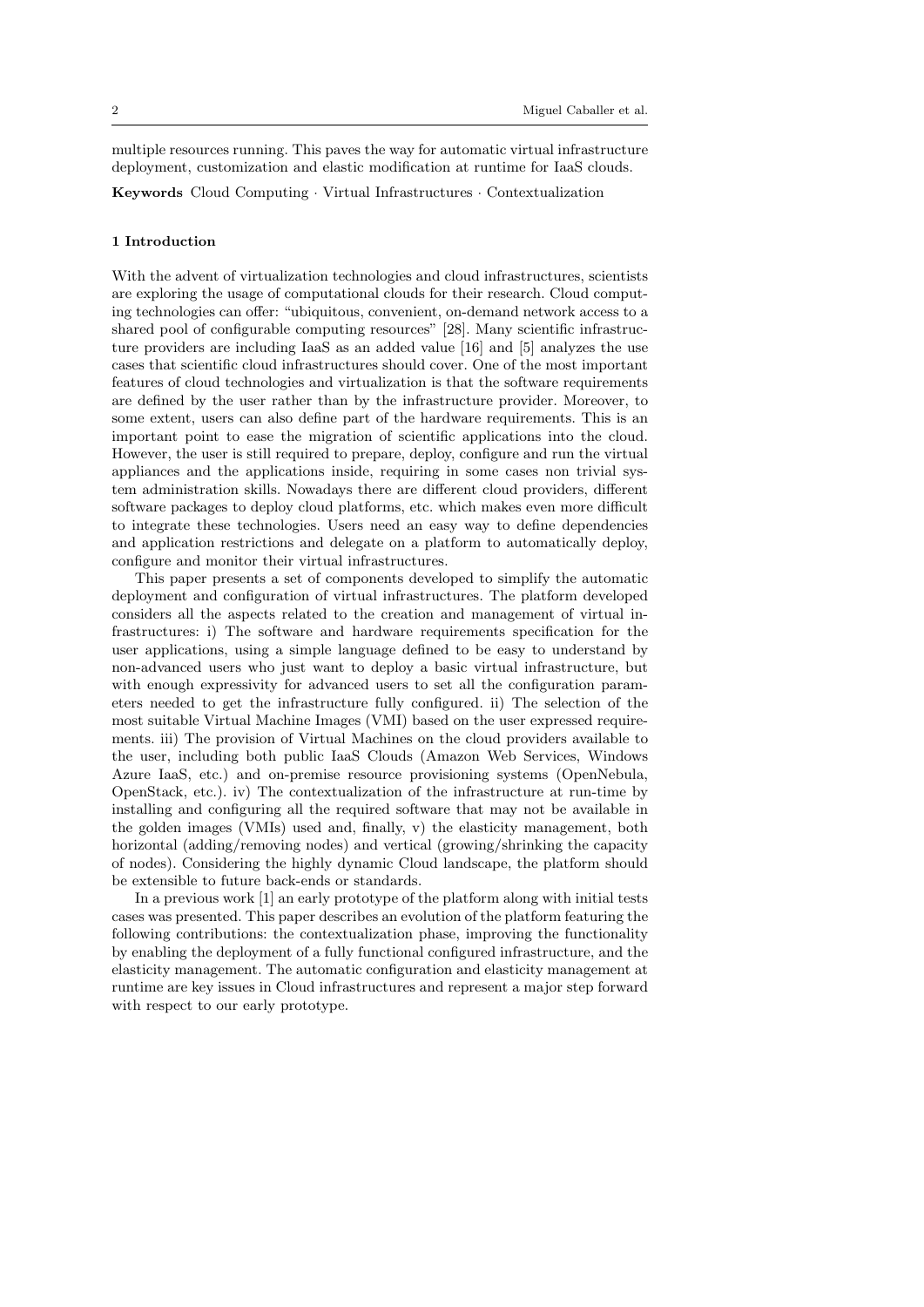The remainder of the paper is structured as follows. First, section 2 analyzes the current tools for virtual infrastructure deployment. Then, section 3 describes the software architecture of the Infrastructure Manager along with the underlying components used. Then, section 4 describes a case study to test the suitability of this platform for the deployment of virtual clusters. Finally, section 5 summarises the paper and points to future work.

### 2 State of the art

There exist works in the literature and software tools that address the deployment of virtual infrastructures. In the next paragraphs different approaches are analyzed, detailing the achievement of the objectives described in the introduction. Finally Table 1 shows a comparison of the features of all the analyzed works.

Several cloud providers, such as Amazon Web Services (AWS), provide tools to deploy virtual infrastructures. In particular, CloudFormation [3] provides developers and systems administrators with an easy way to create and manage a collection of related AWS resources, provisioning and updating them in an orderly and predictable fashion. It provides tools to launch a set of VMs in a coordinated fashion, and can also configure a set of Amazon services (Elastic Load Balancer, Auto Scaling, etc.). AWS CloudFormation introduces two concepts: Template, a JSON text-based file that describes all the AWS resources you need to deploy and run your application; and Stack, the set of AWS resources that are created and managed as a single unit when a template is instantiated by AWS CloudFormation. The user must select the image of the VM from the Amazon Machine Image (AMI) catalog. This catalog only provides very basic information about the AMIs (architecture, O.S. and a free text field with a description), so the user must previously know the configuration and software installed in the image to use. This is an important problem that hinders reusing existing VMIs. Other limitation of this tool is that it can only be used in the Amazon EC2 infrastructure.

The Nimbus project team group has developed a Context Broker [21]. This context broker enables the contextualization of VMs to create the so-called "One-Click Virtual Clusters". A created set of VMs are configured according to some roles inside the cluster distribution. The VMs are launched using the Nimbus commands, so it can only be used in Nimbus-based cloud providers, or Amazon EC2 using the "IaaS Gateway" component. It also requires that the user chooses the required VMI. In addition, the contextualization has some limitations, such as the use of simple scripts that must be stored in the VMIs, so the images must be specially customized for each application. Furthermore, the tool does not offer recontextualization of the infrastructure if new nodes are added, thus hindering the elasticity management. The same research group has developed other system [22, 26] that enables extending a "real" cluster elastically adding new resources over a cloud infrastructure (with cloud bursting techniques). In this case, to avoid the reconfiguration limitations of the Context Broker they use a combination of Chef [19] and a new developed component called Recontextualization Broker to perform the initial configuration and later reconfiguration of the cluster when new nodes are added or removed. This new component solves some of the problems of the previous software but it cannot be used as a general solution since it focuses on the deployment of HPC clusters and cannot deploy other virtual infrastructures. In a further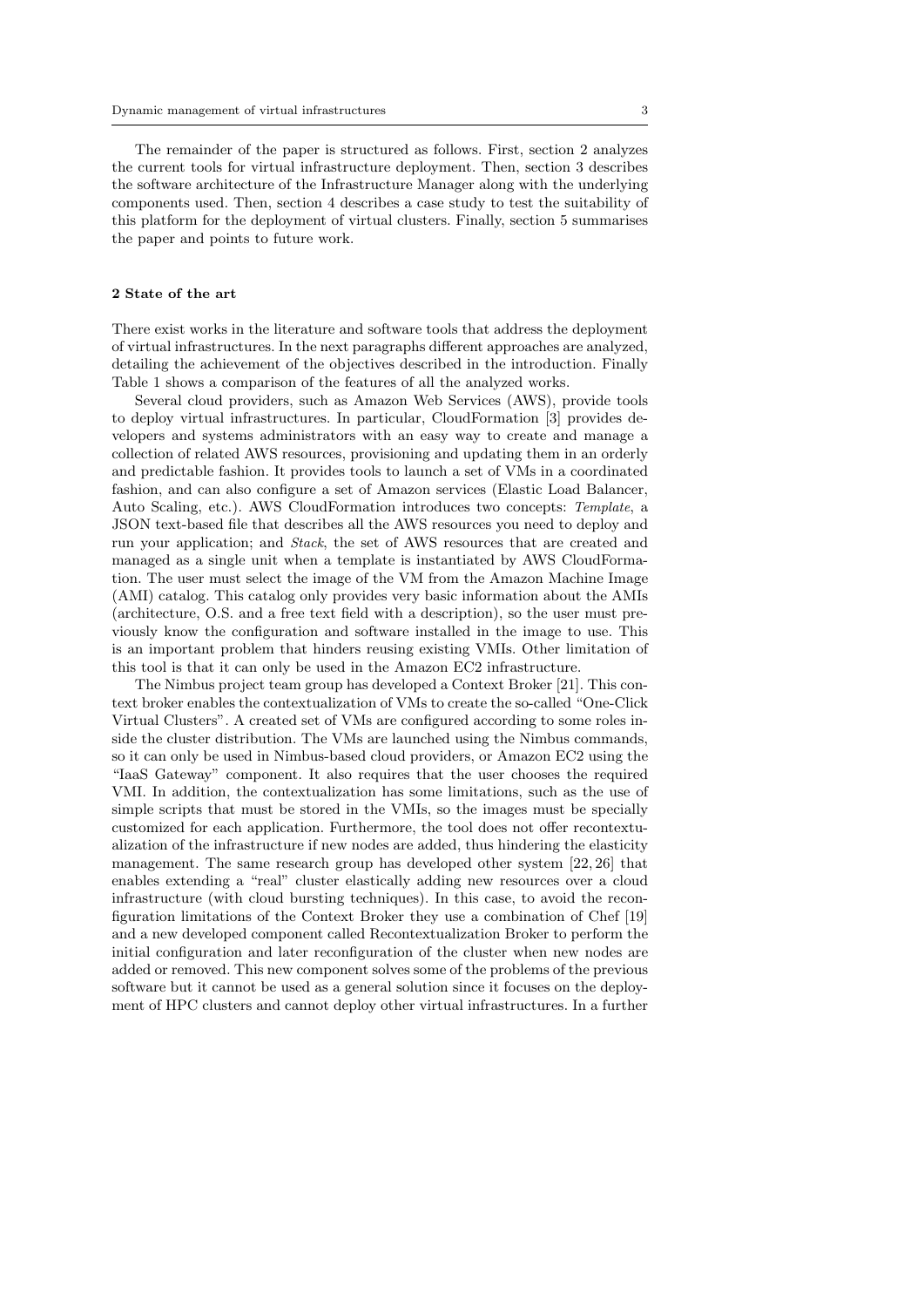work, the same group has developed another tool called cloudinit.d [6] designed to launch, control and monitor cloud applications. It automates the VM creation process, the contextualization and the coordination of service deployment. It supports multiple clouds and the synchronization of different "runlevels" to launch services in a defined order. Furthermore it provides a system to monitor the services that uses user-created scripts to ensure that they are running. This system checks for service errors, re-launching failed services or launching new VMs. However, the static selection of VMIs is still required. It enables the contextualization of VMs using simple scripts, which are insufficient in scenarios with multiple VMs with different Operating Systems.

Claudia [30, 37, 38] enables the deployment of a set of VMs in IaaS environments, using an extension of the Open Virtualization Format (OVF) [14] called Service Description File (SDF). Static selection of VMIs are used in the deployment stage, and no contextualization is made, so it is based in the software previously installed in the VMIs. The SDF language includes an elasticity section adding rules to manage the evolution of the size of the cluster using the defined "Key Performance Indicators" (KPI). It has a modular design with a plug-in system which can be used to add new deployment types. It currently supports only OpenNebula.

Apache Whirr [4] supports deploying clusters both on EC2 and Rackspace. The user specifies the number of instances needed and the roles they must provide. It has the same problem of the static selection of VMIs. It has been initially designed to launch hadoop clusters, but it can be extended adding new Java classes to implement the installation and contextualization of the new roles defined. It does not enable elasticity management, so once the cluster is launched its size cannot be modified by the user.

Wrangler [20] has a specific orientation to launch VMs in a general way. It enables the users to define their requirements using an XML file. In this file the user can also specify the scripts to be used to configure the VMs to adopt a specific role within the virtual infrastructure. In this case the scripts are stored in the wrangler coordinator node, so it does not need to be previously copied in the VMIs. But the VMIs indeed require a prior step to prepare them by installing the wrangler agent and configuring it to connect to the coordinator node.

SixSq SlipStream<sup>1</sup> provides a web portal to deploy and configure a set of VMs. The configuration of the nodes are made by means of a list of packages to install and a script file that can be executed in each VM. Each script is completed with a set of parameter values as "hostname" or "instanceid" to enable to create more functional and customized scripts. It enables to access a large list of Cloud platforms, both public and on-premise: EC2, Azure, OpenNebula, OpenStack, OCCI, etc. The main limitation is the static selection of VMIs. In addition, it does not enable elasticity management and, therefore, once the infrastructure is deployed its size cannot be modified by the user.

Vagrant [18] was initially designed to launch VMs over the VirtualBox virtualization platform but it has a modular design that enables new providers to be added. Currently it has support to VirtualBox, VMware Fusion and EC2. It enables the management of a set of VMs using the "multi-machine" environments. It also supports the usage of provisioning tools such as shell scripts, Chef, or Puppet to automatically install and configure software on the machines. As in the previous

<sup>1</sup> https://slipstream.sixsq.com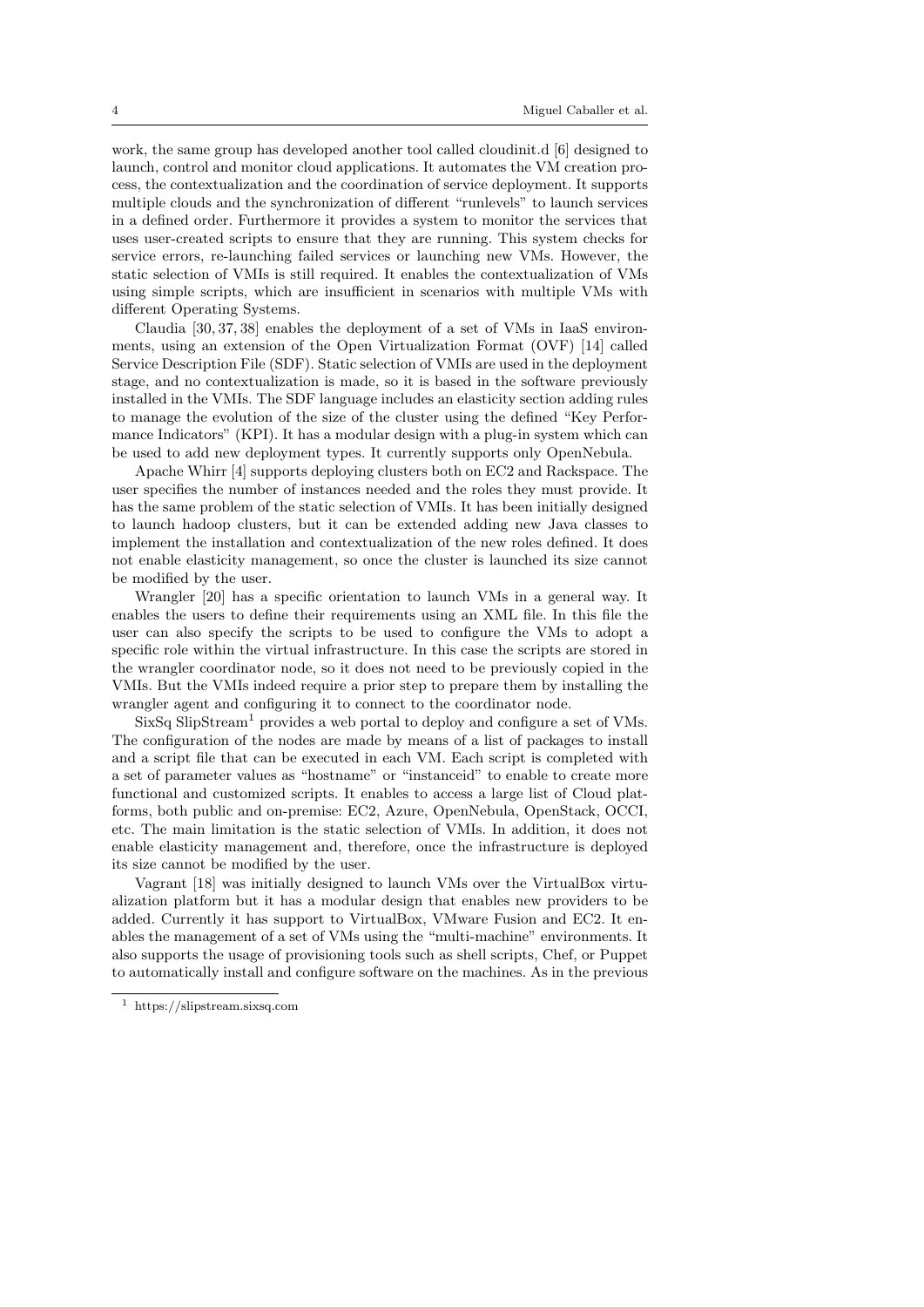|                              | Wrangler                         | Whirr | Claudia        |               | Cloudinit.d SlipStream Recont.                   |     | Cloud<br>Broker Formation | Vagrant                              | TOSCA |
|------------------------------|----------------------------------|-------|----------------|---------------|--------------------------------------------------|-----|---------------------------|--------------------------------------|-------|
| Systems support              | EC2<br>Eucalyptus,<br>OpenNebula |       | EC2 OpenNebula | EC2<br>Nimbus | EC2<br>OpenStack, Nimbus<br>OpenNebula<br>Azure, | EC2 | EC2                       | VirtualBox,<br>VMWare.<br>EC2<br>EC2 | ۰     |
| VMs Context.                 | Yes                              | Yes   | No             | Yes           | Yes                                              | Yes | No                        | Yes                                  | Yes   |
| High level<br>Context. Lang. | No                               | No.   | ۰              | No            | No                                               | Yes | ۰                         | Yes                                  | No    |
| VM pre-config.               | Yes                              | Yes   | Yes            | Yes           | No                                               | No  | No                        | Yes                                  | No    |
| Simple deploy lang.          | Yes                              | Yes   | No             | Yes           | Yes                                              | Yes | Yes                       | Yes                                  | No    |
| Extensible                   | Yes                              | Yes   | Yes            | No            | No                                               | No  | No                        | Yes                                  | Yes   |
| Catalog of VMIs              | No                               | No.   | No             | No            | No                                               | No  | No.                       | No.                                  | ٠     |
| Elasticity Mgmt              | Yes                              | No.   | Yes            | No            | No                                               | Yes | Yes <sup>1</sup>          | Yes                                  | Yes   |

Table 1 Virtual Infrastructure deployment tools comparison.

case to use any of these tools they must be installed previously in the VMIs to use. It provides the "box" concept to encapsulate the VMIs for each provider. A "box" is a tar file where all the files needed to encapsulate a VMI in the Vagrant environment. In the case of VirtualBox and VMware this box file contains the image itself. In the case of EC2, it contains a reference to the AMI. However, Vagrant is designed to work in a single machine and, therefore, it does not support the deployment of large virtual infrastructures.

Currently the are also some initiatives from standardization organizations, such as OASIS with the Topology and Orchestration Specification for Cloud Applications (TOSCA) [31] to describe service templates across \*aaS layers and connecting them to the resource abstraction layer. It enables the description of a service with a high level topology and plan for implementation and configuration. A service specified with TOSCA typically describes virtual hardware, software, configuration, and policies necessary to orchestrate the service. Currently it provides no implementation, but some cloud software packages as OpenStack is studying the possibility of the integration of TOSCA with their software stack. Although this specification considers the contextualization of the VMs it does it using executable files, and not using some high level contextualization language.

One common limitation in all the analyzed systems is the usage of manually selected base images to launch the VMs. It is an important limitation because it implies that users must create their own images or they must previously know the details about software and configuration of the image selected. This limitation affects the reutilization of the previously created VMIs, forcing the user to waste time testing the existing images or creating new ones (as an example in Amazon EC2 there are thousands of AMIs). Another issue is that most of them need to use a VMI specifically prepared for their tools, requiring a specific software installed, a set of scripts prepared, etc. Another important limitation is the usage of simple scripts in the contextualization, instead of higher level languages such as Puppet [35], Chef [33], Ansible [13], etc. which enable the creation of system independent configurations. Only the Nimbus "Recontextualization Broker" uses Chef to perform these tasks. This problem is exacerbated in some tools where the configuration scripts must also be stored in the base image of the VM.

<sup>1</sup> Using the Auto Scaling service from Amazon.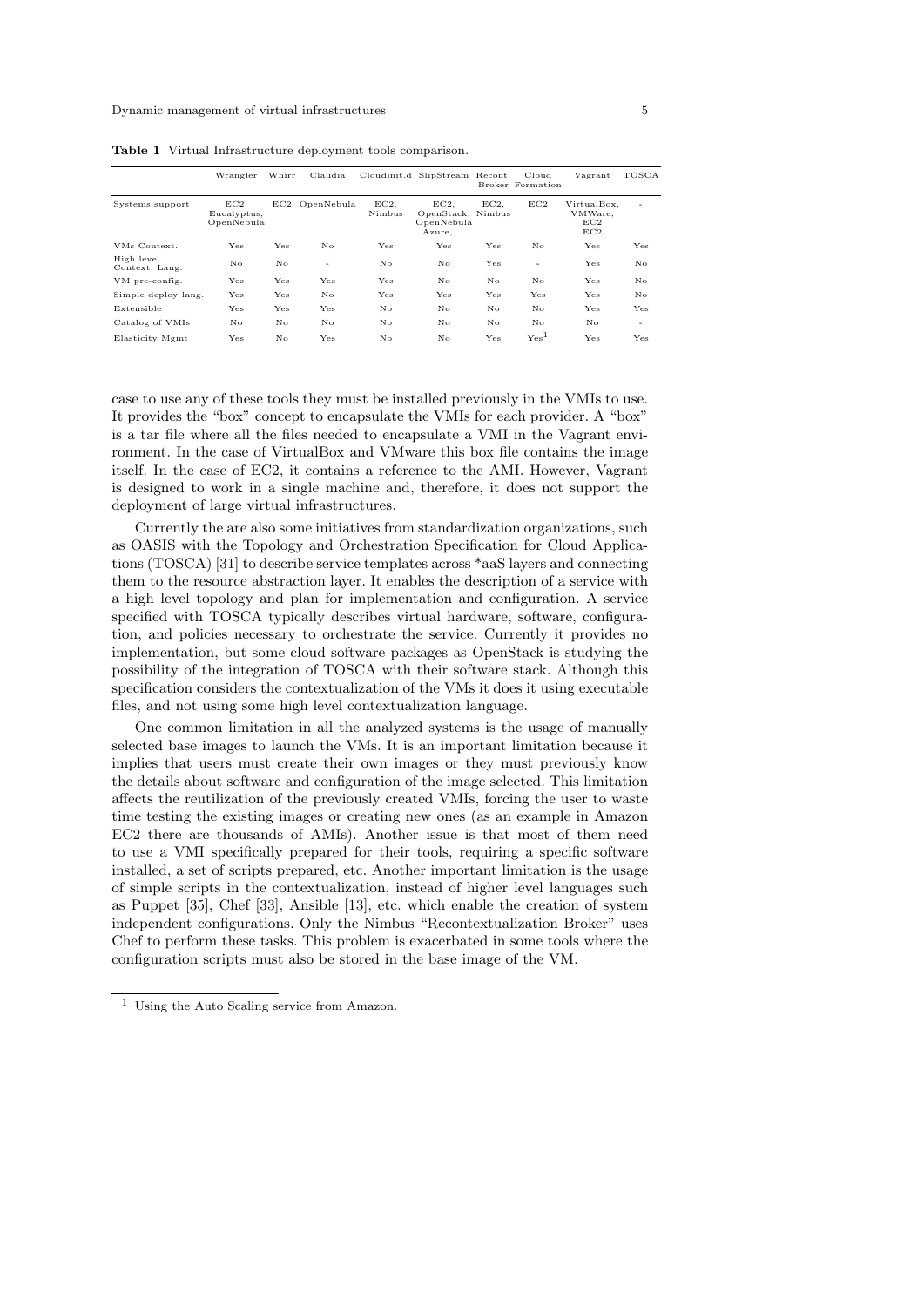# 3 Architecture

In order to support all the functionality issues addressed in Table 1, an architecture has been developed, which is depicted in Figure 1. The different components are described.

The first component of the architecture is the language describing the requirements of the virtual infrastructure, called the Resource and Application Description Language (RADL). This language has been designed to be simple for nonadvanced users, who can deploy infrastructures by specifying very basic information. Additionally, savvy users can access more advanced functionality. The Virtual Machine Image Repository & Catalog (VMRC) enables indexing and storing the VMIs including all the relevant information about them, including the software applications installed. The Infrastructure Manager (IM) implements a service that provides APIs, using standard connection methods (XML-RCP, and REST), with a relatively simple set of functions to provide the functionality required in the management of VMs. It is also in charge of orchestrating the deployment of virtual infrastructures using the rest of components. The last component is the contextualization system, which installs and configures all the software not yet available in the VMIs from the VMRC and described in the RADL. It also deals with the reconfiguration in the case of adding or removing nodes. This system uses Ansible [13] integrated with a set of developed tools to build up the contextualization system. Finally, client tools (command line and web application) have been developed to ease the access to the functionality of this platform for the user.



Fig. 1 Infrastructure Manager Architecture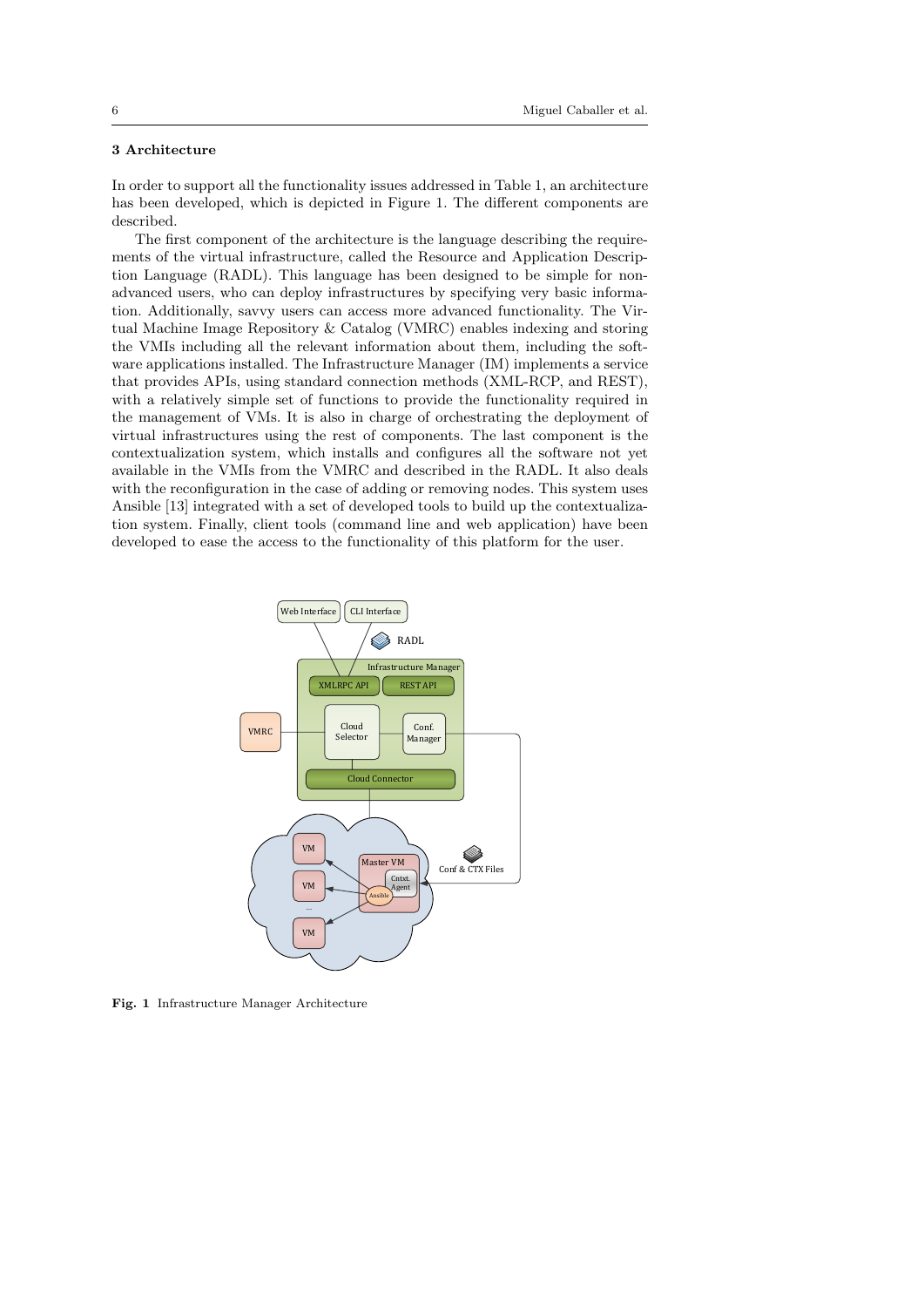The following subsections describe the aforementioned components.

# 3.1 Resource and Application description Language (RADL)

The main purpose of the Resource and Application description Language (RADL) is to specify the requirements of the resources where the scientific applications will be executed. It must address not only hardware (CPU number, CPU architecture, RAM size, etc.) but also software requirements (applications, libraries, data base systems, etc.). It should include all the configuration details needed to get a fully functional and configured VM (a Virtual Appliance or VA). It merges the definitions of specifications, such as OVF, but using a declarative scheme, with contextualization languages such as Ansible. It also allows describing the underlying network capabilities required.

The initial scheme of the RADL language is described in [1], where a minimal example is shown in Figure 2. This section presents a brief description of the RADL scheme focusing on the new contributions. A typical RADL file includes the following sections:

- Environment features. This includes devices, services, etc. not provided by the VMs, but requiring some interaction from the VMs. Some examples are networks, Windows Active Directory Service, Storage Area Networks, etc. Currently only networks are implemented and they are assumed to be Local Area Networks (LAN) that the VMs can use to connect to the other VMs and to other external networks. This part is defined with the reserved word "network".
- Type of nodes definition: The reserved word "system" is used to specify the section to describe all the features (hardware and software) of one type or role of nodes in the infrastructure. A role describes a group of nodes that have the same features.
- Deploy instructions: A set of deploy instructions to specify the number of instances of the defined "system" types to effectively launch. Two additional parameters can by specified (not shown in the example): The first one enables specifying the cloud platform on which to deploy the VMs. The valued specified must be one of the IDs defined in the authorization data (see section 3.3.1). The second one enables specifying a deployment priority. The instances with a higher number will be deployed later to the nodes with a lower number, to create an ordered deployment. It enables, for example the deployment of a database server before deploying an application server that needs to have the connection to the database active to start functioning.
- Configuration section: The reserved word "configure" is used to specify the section where the user can specify (using Ansible's language) the necessary recipes to configure the VMs. Each "configure" section is defined with a name and can include as many configure sections as needed. In addition, one configure section can "include" another, enabling to reuse existing configure sections. Finally, for each instance of type defined in the "system" section, only the instructions of the corresponding configuration section will be applied. These features will be clarified in the examples.

These last two features described (ordered deployment and configuration section) have been added in the new release of the RADL language.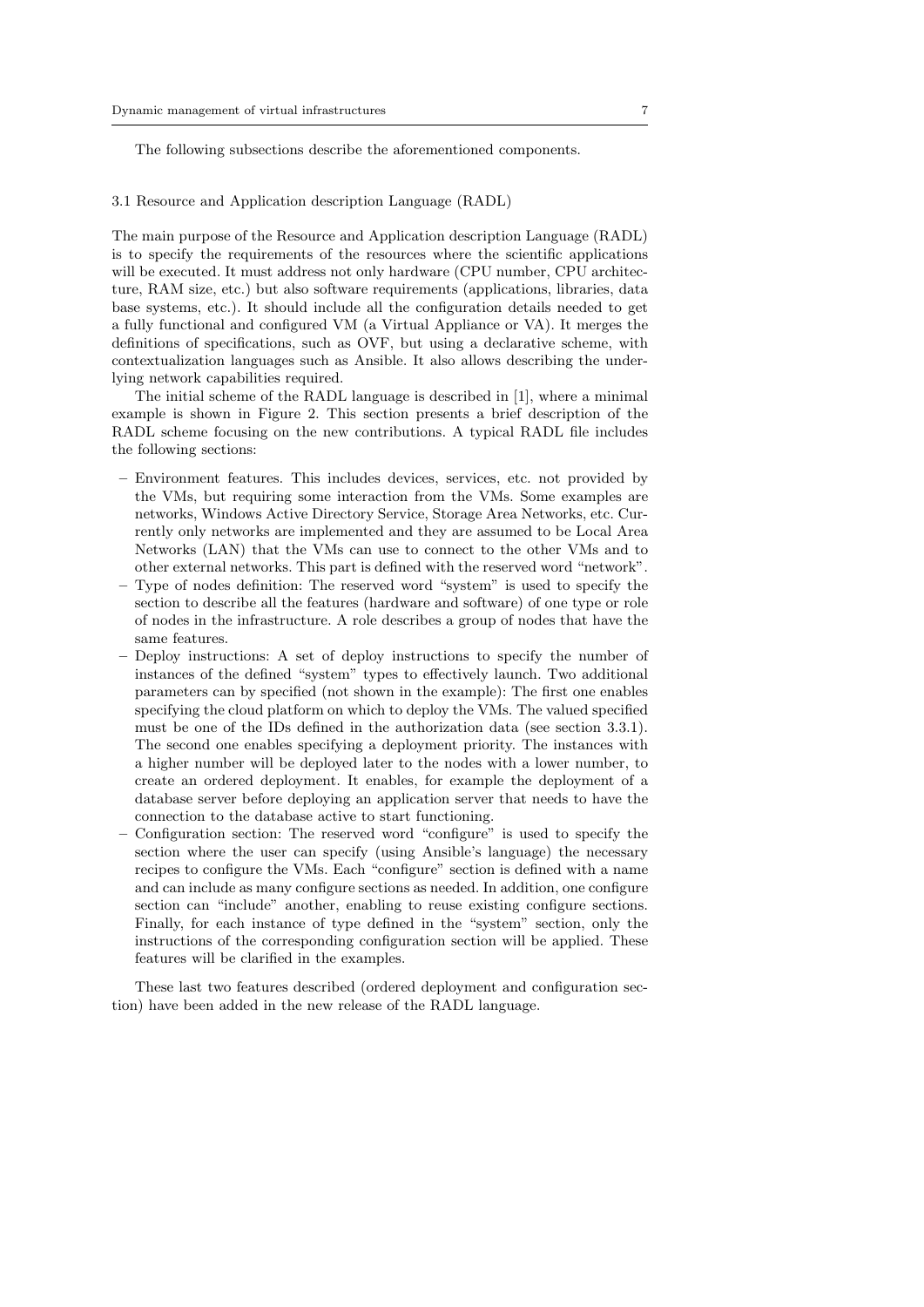```
system nodeS (
  memory.size>=1024M and
  disk.0.applications contains (name='tomcat')
\lambdadeploy nodeS 2
```
Fig. 2 Example of a simple RADL file

```
network red (outbound = yes)
system nodeB (
system='kvm' and
cpu.count>=1 and cpu.arch='i686' and
memory.size>=1024M and
net_interface.0.connection='red' and
net_interface.0.dns_name='node-#N#' and
disk.0.os.name='linux' and
disk.0.os.flavour='ubuntu' and
disk.0.os.version>='9.10' and
disk.0.applications contains (name='tomcat')
)
configure common (
@begin
---
  - tasks:
    - user: name=user1 password=a7ae2ax1k0a
@end
)
configure nodeB (
@begin
---
  - tasks:
    - include: common.yml
    - yum: pkg=${item} state=installed
      with_items:
      - torque-client
       - torque-server
@end
)
deploy nodeB 10
```
Fig. 3 Example of a extended RADL file

The RADL sample in Figure 2 shows how a non-advanced user can define a virtual infrastructure only by specifying the application relevant data. In particular the example requires two VMs with at least 1GB of RAM with the Apache Tomcat application server installed. The rest of parameters required to finally deploy the VM are generated by the platform, using default values (i.e. one 32-bit CPU, one network connection with outbound connectivity, etc.).

Figure 3 shows another example of a complete RADL document that includes most of the advanced features of the RADL language. In the top of the example the basic VM characteristics are shown: An x86 32-bit CPU with 1 GB of RAM and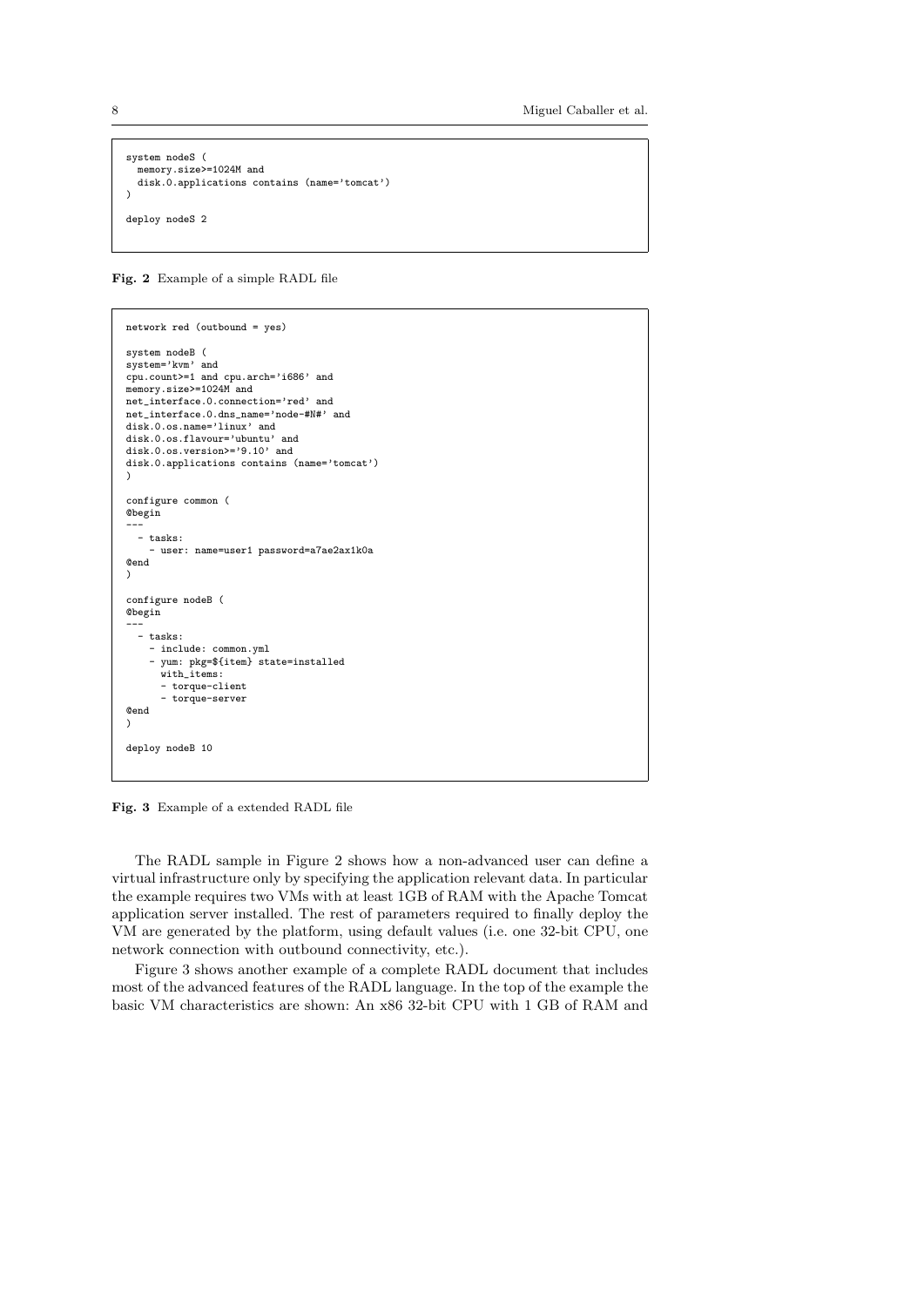an outbound network connection, Ubuntu 9.10 (or higher) as the OS and Apache Tomcat installed. The "dns name" field has been added to the network interfaces enabling the user to specify the DNS name to the interface. The name used in the interface with the id "0" will be used as the name of the host. It is important to notice that all the DNS names will only be visible for the nodes included in the infrastructure. This field must be carefully used in case of deploying a set of VMs using the same "system" definition, because all the VMs will have the same DNS name. The substitution string " $\#N\#$ " has been added to deal with this issue. This string will be replaced with the number of the instance inside the infrastructure. For example if a DNS name like "node- $\#N\#$ " is used, the name of the VMs will be node-0, node-1, etc.

The initial version of the language [1] had limited functionality because it did not include support to define the tasks that can be automated to configure a virtual infrastructure. The new "configure" section uses Ansible's language to specify all the configuration details. In the example two "configure" sections appear: common and nodeB. The former does not match with any "system" defined, so it will not be applied, but it will be available to be used by the nodes using the Ansible "include" statement. The latter will be applied to all the VMs of the "nodeB" type. As this one includes the "common configure", all the nodeB VMs will create a user named "user1" and then install the torque client and server packages, as is defined in the configure section.

The Infrastructure Manager (IM) creates a set of variables to enable some information of the RADL language to be accessible from Ansible. These variables are very useful to perform some configuration tasks, as using IM MASTER FQDN to set the name of the front-end node in the configuration process of any clientserver system, identifying the current node ID or HOSTNAME to download the correct files to a specific VM, etc.

- IM NODE HOSTNAME: Hostname of the node being processed (without the domain).
- IM NODE FQDN: Complete FQDN of the node being processed.
- IM NODE DOMAIN: Domain of the node being processed.
- IM NODE NUM: Number of the instance of the node being processed.
- IM MASTER HOSTNAME: Hostname of the master node (without the domain).
- IM MASTER FQDN: Complete FQDN of the master node.
- IM MASTER DOMAIN: Domain of the master node.

For each of the applications pre-installed, and added as metadata in the VMRC, in the VMI used, the IM also provides the following variables:

- IM [application name] VERSION: Version of the application [application name].
- IM [application name] PATH: Install path of the application [application name].

### 3.2 Virtual Machine image Repository and Catalog (VMRC)

The VMRC (Virtual Machine image Repository and Catalog) [11] is used to find a suitable Virtual Machine Image (VMI) that satisfies the requirements of the user (in terms of Operating System, CPU architecture, applications installed, etc.), and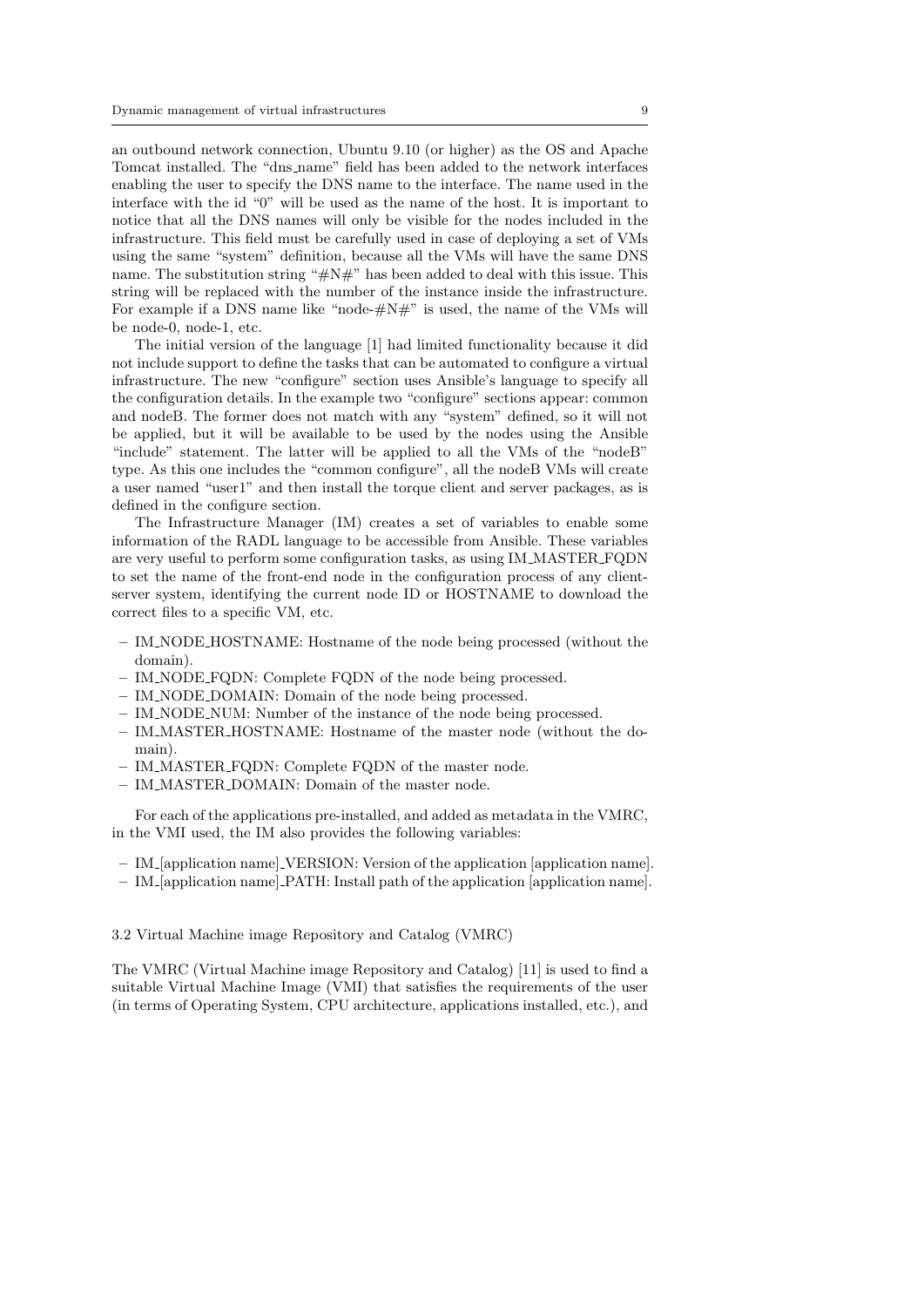it is compatible with the hypervisor available in the Cloud system. This component is used to index the VMIs that are typically stored in the different Cloud deployments, so that they can be reused in multiple contexts. It also implements matchmaking algorithms to obtain a ranked list of VMIs that satisfy the aforementioned given set of requirements. Depending on the scenario, the VMI descriptions can be created only by the administrator of the VMRC, with curated and tested images, or by a set of users responsible for creating and maintaining the virtual machines required for specific virtual organizations, or sites.

An URI naming convention has been defined to enable the registration of VMIs in the VMRC when the VMIs are stored in the cloud providers. This URIs enable the IM to know their location and how to access them. The protocol field of the URI is used to specify the cloud provider type: one (OpenNebula), ec2 (Amazon EC2) and ost (OpenStack). In the case of OpenNebula and OpenStack, the address and port fields have their default function and the path is used to specify the ID of the images, an integer number for OpenNebula and a string for OpenStack. In the case of EC2, the address field is used to specify the region where the image is stored and the path to store the name of the AMI.

- one://server:port/image-id
- ost://server:port/ami-id
- ec2://region/ami-id

#### 3.3 Infrastructure Manager - IM

The main goal of the Infrastructure Manager is to provide a set of functions for the effective deployment of all the required virtual infrastructures needed to launch an application in a cloud environment and then managing them on demand during all the execution time.

The IM provides two sets of APIs to enable high-level components to access the functionality. The first APIs uses the XML-RCP protocol, that can be called the "native" API. Second, a REST API has been implemented, given its increasing popularity. There are also secured versions of both APIs using Secure Sockets Layer (SSL) to encrypt the communications. These APIs provide a set of simple functions for clients to create, destroy, and get information about the infrastructures. The RADL language is used both to create and to get the information about the infrastructures. The IM also provides functions to add and remove resources and modify the features of the existing ones, both hardware and software at run-time.

Figure 1 shows the architecture of the Infrastructure Manager. On the top, the client interfaces currently available for users are depicted. The IM in the center of the figure provides the upper layers with the functionality through the APIs provided. The IM uses the "Cloud Selector" component to query the VMRC service for the list of VMIs that best fit the user requirements (expressed in the RADL document) and merge this information with the list of available cloud providers for the user, in order to get the best option. The "Cloud Connector" layer is used to provision the VMs in the cloud providers. It provides an homogeneous interface to connect with the different cloud middlewares. Finally, once the VMs are deployed and in the running state, the "Configuration Manager" is in charge of managing the contextualization of all the VMs of the infrastructures using the Ansible tool.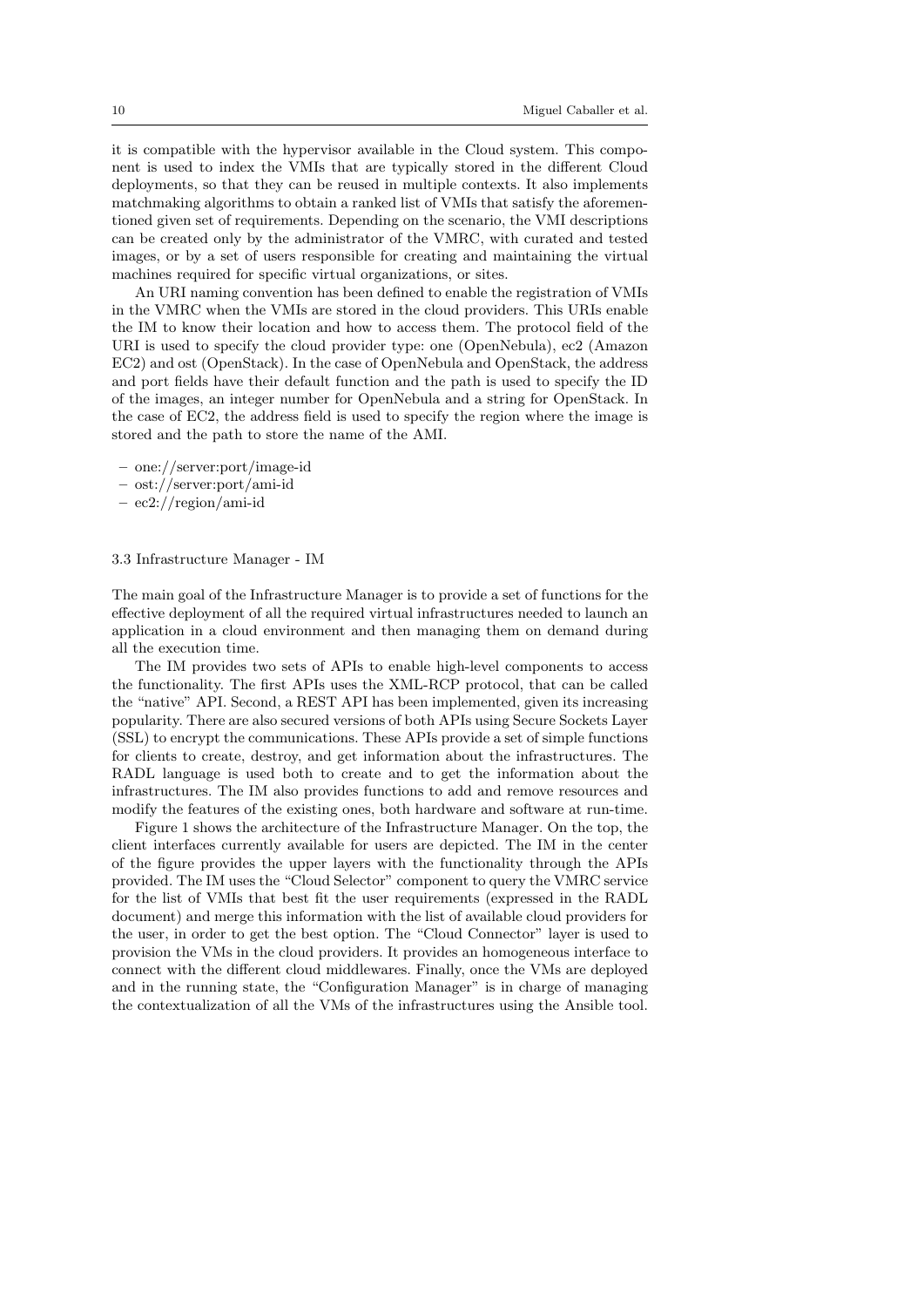```
id = one; type = OpenNebula; host = server:2633; username = user; password = pass
id = one2; type = OpenNebula; host = server2:2633; username = user2; password = pass2
id = libvirt; type = LibVirt; host = server; username = user; password = pass
type = InfrastructureManager; username = user; password = pass
type = VMRC; username = user; password = pass
id = ec2; type = EC2; user = id; password = key
id = ost; type = OpenStack; host = server:8773; username = id; password = key
id = occi; type = OCCI; host = server:4567; username = user; password = pass
```


#### 3.3.1 Authorization Data

The authorization data is used to validate access to the components in the infrastructure. Therefore, it must be included in all the calls to the APIs. The native API requires including this authorization data as the last parameter in every call. The REST API requires these data to be placed inside the "AUTHORIZATION" HTTP header. This parameter is composed of a set of "key - value" pairs, where the user specifies the authorization data for all the components and cloud providers available. Figure 4 shows examples of authorization data.

The list of "key" values that must be specified for each component are:

- id: An optional field used to identify the virtual deployment. It must be unique in the authorization data.
- type: The type of the component. It can be any of the components of the architecture, such as the "InfrastructureManager", "VMRC" or any of the cloud providers currently supported by the IM: OpenNebula, EC2, OpenStack, OCCI or LibVirt.
- username: The name of the user for the authentication. In the EC2 and Open-Stack cases it refers to the Access Key ID value.
- password: The password for the authentication. In the EC2 and OpenStack cases it refers to the Secret Access Key value.
- host: The address to the server in format "address:port" to specify the cloud provider to access. In the EC2 and in the system components (IM and VMRC) this field is not used.

Using the authentication data the "Cloud Selector" will get the list of available cloud providers for the user. This list may be different in each system call. It provides more flexibility to the system, thus avoiding the maintenance of a list of fixed cloud providers.

# 3.3.2 Cloud Selector

The Cloud Selector (CS) is the central component of the IM. It will select the best combination of the available VMIs and cloud providers. To perform this task, it must contact the VMRC to select the VMIs that best fits the user's requirements, in terms of operating systems and software installed. Then, it will use the user credentials to get list of available cloud providers. The CS must select the cloud providers compatible with the VMIs obtained from the catalog. Reciprocally, it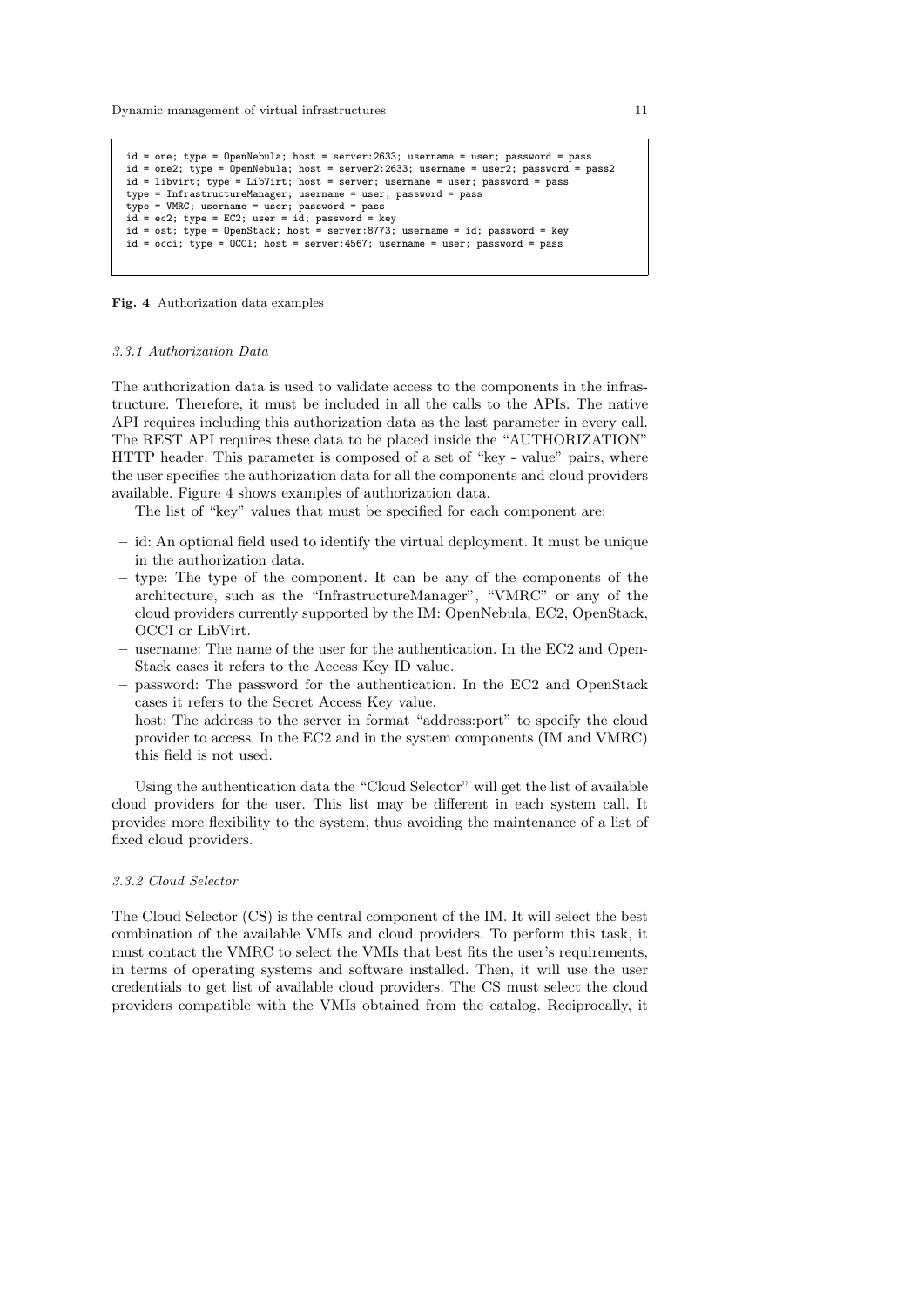must select the VMIs with the appropriate format to be launched in the cloud provider selected, to finally combine the information to get the best "cloud - VMI" pair.

The selection of the "best" provider is not trivial. There are many factors to consider like the number of total and available resources, performance of the VMs, price, location, etc. Moreover, most of the cloud providers do not provide information about the underlying infrastructure such as the total number of resources, available resources, etc. This case is even more complicated, since the IM can access not only cloud providers like Amazon EC2, where you know the theoretical performance of the VMs, but also OpenNebula deployments or LibVirt virtualization platforms, which do not provide this information. For public Cloud platform selection there are some interesting works: STRATOS [34] facilitates the deployment of Cloud application topologies from multiple Cloud providers using cost as the main objective, by means of multi-criteria optimization algorithms. CompatibleOne [41] considers not only the user specified cloud provider constraints but also a wide range of objectives as financial, energetic, geographic or operator contractual preferences to select the best cloud provider. Other works as [8, 12, 24, 36, 39] describe several solutions to select the best cloud provider using SLAs or K-nearest neighbour algorithms. Other simple solution is to select the cheapest provider, but this cannot be applied in private or on-premise providers.

In our case, the CS will first select the most suitable VMI located in the cloud providers specified in the authentication data. It will use the Suitability Value (SV) returned by the VMRC [11] that considers the soft weights specified by the user in the RADL applications requirements. This means that the VMI that best satisfies the requirements and preferences of the user will receive a higher SV. Then it will select the cloud provider where the image is located to launch the VM. If some images obtain the same SV, the CS uses the order specified by the user in the authentication data to select the image - cloud provider pair.

VM co-location dependencies that force a set of them to be launched in the same cloud deployment (infrastructure) must also be considered. The most common one is that a set of VMs has a common private network. In this case the CS will select the pair image - cloud provider for this group forcing that all of them are in the same cloud provider. The usage of VPNs will be studied in the future to remove this restriction.

# 3.3.3 Cloud Connector

Currently, a lot of different cloud providers are available. Most of them are using different and non-standard connection protocols. Although the proprietary protocols used by Amazon Web Services, being a pioneer and the largest IaaS provider, are becoming "de facto" standards, it is difficult to find an open standard to homogeneously access IaaS cloud infrastructures.

There are many works in the literature [7,23,25] regarding cloud interoperability or federation, because only through federation and interoperability can cloud providers take advantage of their aggregated capabilities to provide a seemingly infinite service computing utility. But these solutions are based on the usage of open standards.

Different initiatives have appeared in the last years to create an open standard API to access IaaS clouds to provide this vision of federated clouds: Open Cloud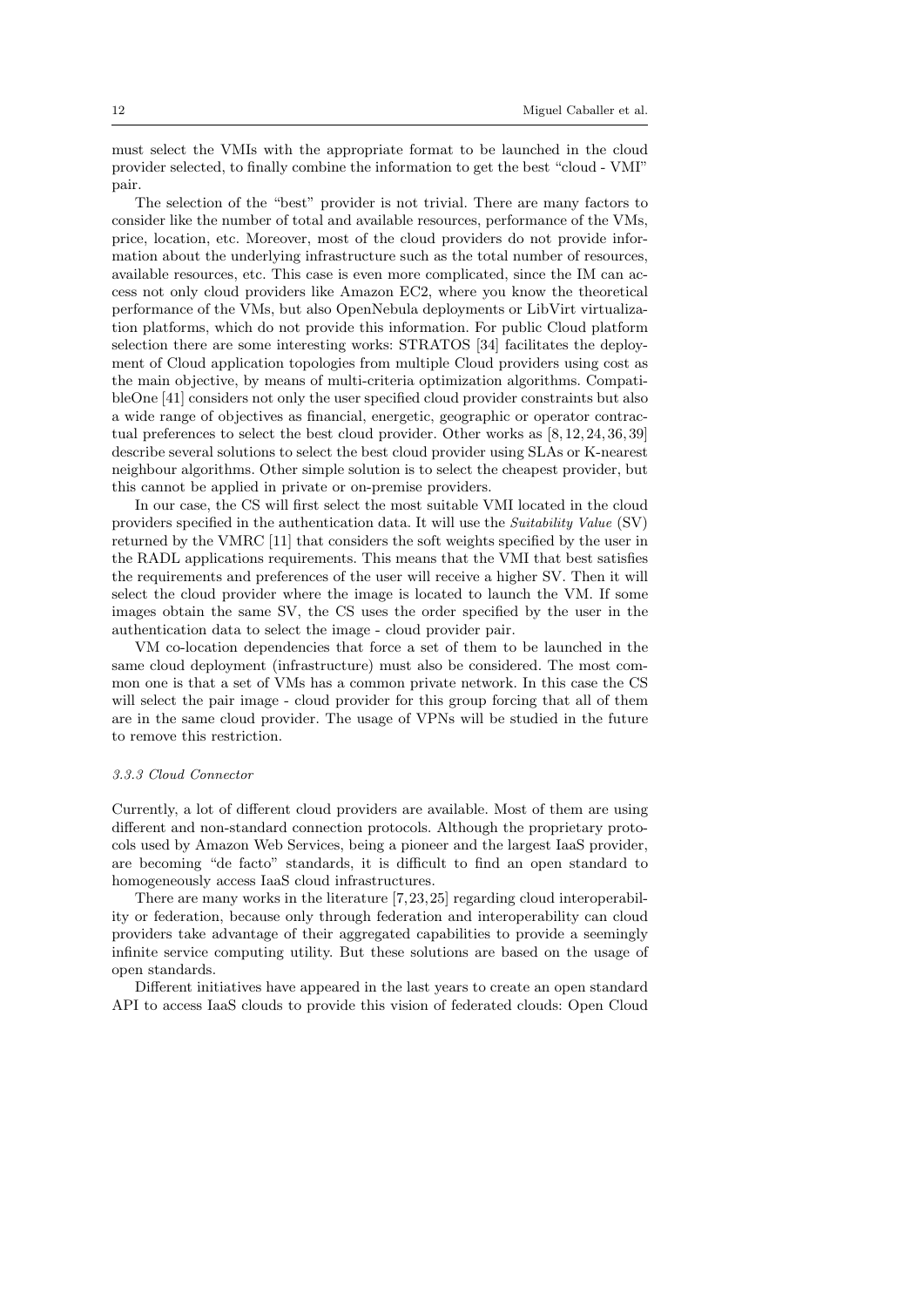Computing Interface (OCCI) [32] is an Open Grid Forum recommendation of a protocol and a REST API designed to access IaaS clouds. Cloud Infrastructure Management Interface (CIMI) [15] is a standard proposed by the Distributed Management Task Force (DMTF) to simplify the cloud infrastructures management. TCloud API Specification [40] is a cloud API proposed by Telefonica based in the vCloud 0.8 API published by VMware. Although OCCI is the most extended standard with the largest number of implementations, not all the implementations of OCCI are fully compatible, thus making the interoperability difficult.

To address these incompatibility issues, some "aggregation APIs" have appeared. Apache Libcloud<sup>3</sup> and Deltacloud<sup>4</sup> are the most widely used. Although these tools are very useful in some scenarios, there are some issues that complicate their usage. For example, Libcloud does not have all the basic functionality (launch and terminate VMs) for all of its "drivers". Moreover, the support of OpenNebula (the main cloud software used in our private cloud) is very restricted through the OCCI interface, and the native interface is not supported. Deltacloud has the same problems accessing OpenNebula deployments. In addition, in order to use the REST API, you should launch as many servers as the number of different cloud providers, which complicates their deployment and usage.

Due to the difficulty to find an homogeneous way to access the different cloud providers, the IM has added a new abstraction layer to enable the interoperability with different IaaS clouds, until a real open standard is defined and used widely. This layer has been designed with a simple API with 6 functions to provide the basic functionality needed by the IM:

- Launch a VM: Create and run a VM following the requirements defined in the RADL.
- Terminate a VM: Completely terminate the VM.
- Get VM information: Get the VM information in RADL format.
- Stop a VM: Stop (but not destroy) a VM.
- Resume a VM: Start a previously stopped VM.
- Modify VM: Modify the properties of a running VM, to provide vertical elasticity functionality where the underlying platform supports this feature.

This layer has been designed using a plug-in scheme to ease its extension. We currently provide plug-ins for: OpenNebula, OCCI, Amazon EC2, OpenStack and libvirt. This set of plug-ins enables access to a large number of cloud providers and virtualization platforms, thus enabling the user to start using a simple virtualization system and then transparently migrate to the cloud.

#### 3.3.4 Configuration Manager

The management of the contextualization process in the infrastructure is orchestrated by the Configuration Manager (CM) component. It is in charge of managing all the steps to perform the configuration tasks needed for a fully functional infrastructure, considering the user requirements and using the appropriate tools.

There are two options when it comes to perform the contextualization. The first one is to require the VMIs to have the contextualizator (or configuration agent)

<sup>3</sup> http://libcloud.apache.org/about.html

<sup>4</sup> http://deltacloud.apache.org/about.html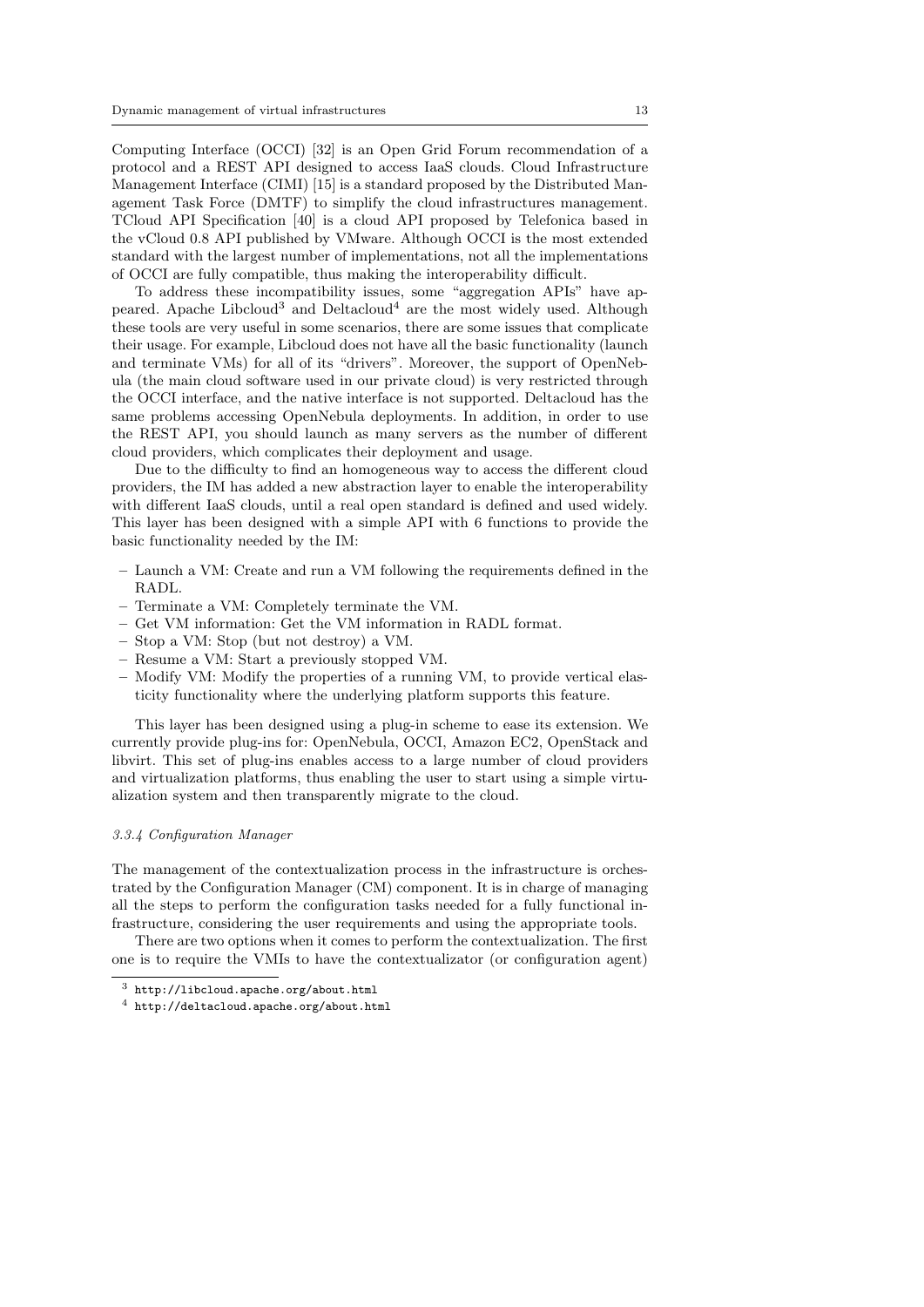pre-installed. This option eases the complexity of the CM, but it complicates the reutilization of the VMIs since they must be previously customized to the deployment environment. Moreover, as these tools usually uses a pull scheme, using a client-server approach, it is necessary to configure the clients with a fixed address to connect to the server. These kind of solutions are widely extended in platforms such as  $EC2^5$  and other deployments with the same interface as OpenStack<sup>6</sup> (using the 169.254.169.254 IP)

The second option is to use a set of basic scripts to install and configure the contextualizator during the infrastructure launch process. This second option is more flexible since the VMIs do not require a proper customization beforehand, but notice that this involves an extra step in the infrastructure deployment process. This has been chosen for the proposed platform. One of the steps performed by the CM is the installation and configuration of the contextualizator in the deployed infrastructure, thus being able to interact with any VMI.

As stated in previous sections, there are many contextualization tools such as Puppet [35], Chef [33], or Ansible [13]. The latter has been selected over other contextualization tools since it only requires SSH-based access on the machines being configured (thus avoiding to have pre-packaged VMIs). In addition, it uses a "push" approach, enabling one node to have the control of the contextualization process and precisely know when a certain configuration has been applied to a given machine.

The CM is launched by the IM once the infrastructure has been created in the cloud provider. Then the steps performed by the CM to contextualize the infrastructure are the following:

- 1. Get the list of applications to install from the user RADL and compare them with the list of pre-installed applications in the VMIs, obtained from the VMRC. This will determine the list of applications to install.
- 2. Choose one of the VMs with public IP and wait until it is running and can be accessed via SSH. The credentials obtained from the VMRC are used to access the VMs. This VM is named as the "master" node and it is used to bootstrap the configuration of the other VMs.
- 3. Configure the "master" VM. This process implies installing and configuring Ansible, including copying all the necessary recipes to install the applications selected by the user and the configuration recipes included in the RADL.
- 4. The CM launches a contextualization agent that is in charge of coordinating all the contextualization tasks using the Ansible API. The fist step is to wait for all the VMs to have the SSH access active to finally call Ansible to configure all the VMs of the infrastructure (including the master VM itself).

### 3.3.5 Elasticity management

The elasticity management, as one of the key features of the cloud infrastructures, is an important task enabling the virtual infrastructures to adapt their resources to the dynamic requirements of the applications.

 $^5\,$ http://docs.amazonwebservices.com/AWSEC2/latest/UserGuide/ AESDG-chapter-instancedata.html

 $^6$ http://docs.openstack.org/trunk/openstack-compute/admin/content/ metadata-service.html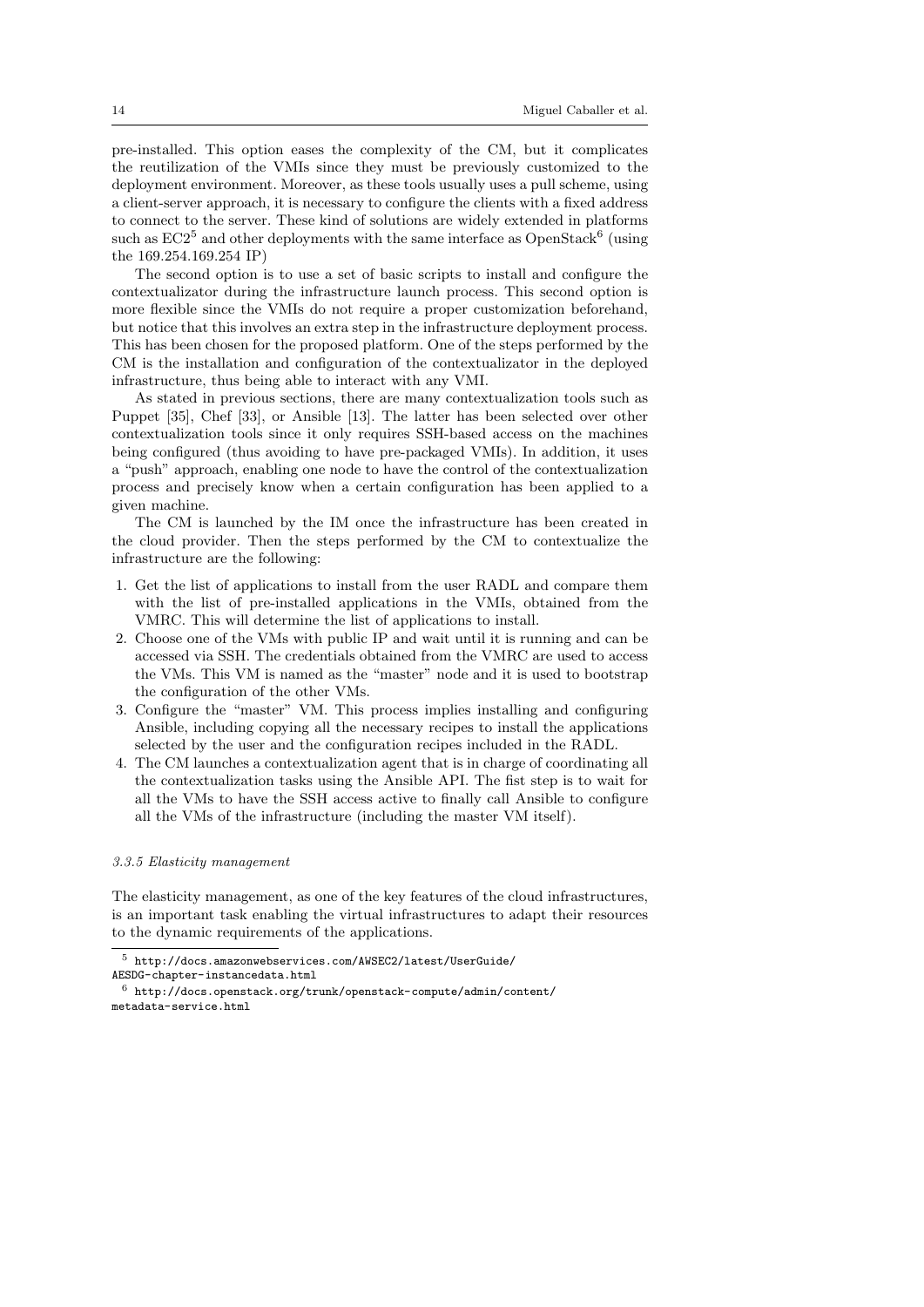

Fig. 5 Configuration Manager Steps

The IM provides functions in its API to support two models of elasticity management. On the one hand, horizontal elasticity enables adding or removing VMs to an infrastructure. On the other hand, the vertical elasticity enables an individual VM to adapt its features to the application requirements (mainly in terms of CPUs and RAM) [17]. The IM exposes this features to higher-layer frameworks which provide with the needed monitoring and decision-making systems to trigger the elasticity. As shown in the section on Use Cases 4, the EC3 layer [10] provides IM with this functionality.

Currently the horizontal elasticity management is easier as it is supported intrinsically in all the Virtual Machine Management (VMM) systems. The management of the vertical elasticity is more complex since it must be supported by all the virtualization elements: the VMM the hypervisor and the operating system of the VM. Most of the current operating systems (Windows, Linux, etc.) support this kind of feature using "memory ballooning" techniques. In addition, most of the hypervisors provide support (KVM, XEN, Hyper-V, VMWare, etc.). But there are no VMM that provides native support to this kind of features. A work to extend the OpenNebula API to support vertical elasticity on top of KVM platforms was developed by the authors as a proof of concept [29]. Furthermore it must be considered that, in some cases, adding new resources to a VM may trigger a VM migration to another physical node with enough resources. This process is done with the "live migration" process to avoid interruptions in the VM functionality.

The IM provides support to both elasticity techniques to enable other software layers that provide monitoring functions (as in [29]) to manage the elasticity of the infrastructures. Although the IM does not provide monitoring functions, it has been integrated with the Ganglia monitoring system [27] to show the monitoring information of the infrastructure merged with the common information provided by the IM in RADL format, adding new properties such as as: "disk.free", "cpu.usage", "memory.free", etc. If the deployed virtual infrastructure has installed and configured Ganglia this information will be shown in the IM information system. The IM provides contextualization facilities to enable the installation and configuration of Ganglia in the virtual infrastructure thus enabling non advanced users to get the monitoring information. In that case the user must add Ganglia as an application requirement in the RADL. In the "master" node adding the "gmetad" application and "ganglia" in the other nodes.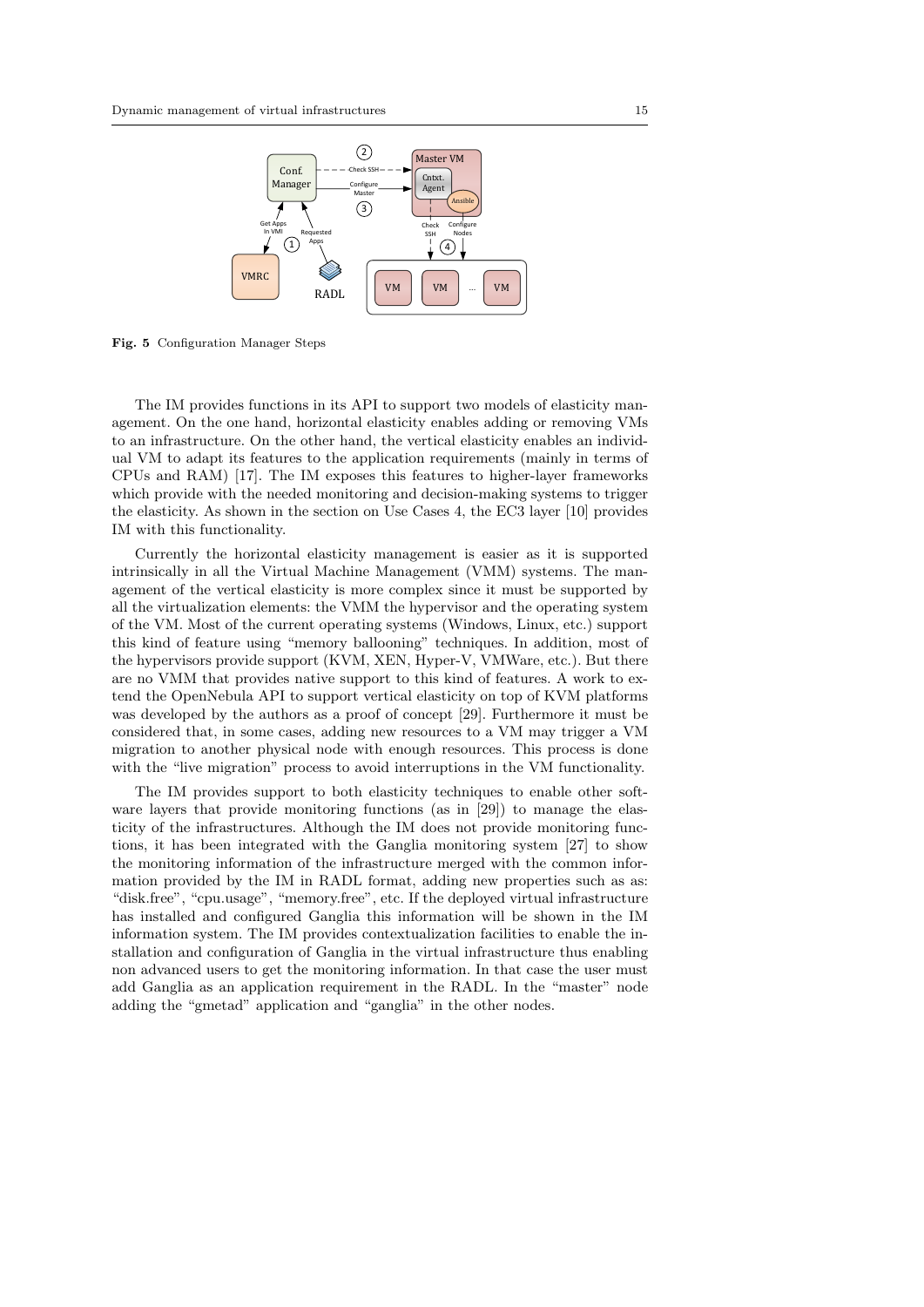# 4 Use Cases

In this section two different use cases will be shown to demonstrate the functionality of the system as well as to show the time required for the infrastructure deployment using different types and sizes showing the versatility and scalability of the proposed system. Initially it will be shown a use case of the platform, from the point of view of a user that access directly to the functionality of the IM service to launch his virtual infrastructure. Then other services will be shown that use the IM API to create a more complex system with enhanced functionality.

### 4.1 Scientific infrastructure deployment - EMI Cluster

A representative use case is the set-up of a grid node based on the EMI-2<sup>7</sup> distribution. The use case will consist of deploying and configuring an EMI-2 cluster with Torque batch system. Grid nodes share their resources in the frame of the EGI initiative<sup>8</sup>. The workload in EGI is unpredictable and the capability to deploy and undeploy nodes of a cluster will be very effective. A virtual cluster will be launched expressing all the requirements in a RADL document (Figure 6). Then, the process of adding or removing nodes is analysed, measuring the time needed for each step, to show the elasticity capabilities of the platform.

The steps described in the "configure" sections of the RADL are the standard of the EMI software<sup>10</sup>. The user should create all the configuration files needed to configure the EMI software: site-info.def, groups.conf, users.conf and put them in an accessible URL. Or they can be also included in the recipe. In this case the first solution has been selected to create a shorter RADL document.

One of the advantages of the proposed system is that it enables the addition and removal of nodes with a simple call to the IM. It will reconfigure the whole infrastructure to continue working properly. The IM makes the management of clusters easier by adding or removing nodes on demand.

Three different tests has been made using two cloud providers. The first cloud provider is an on-premise cloud with OpenNebula composed of a set of three Dell blades (M600 and M610), each one with two Quad-Core processors and 16 GB of RAM. The second one uses the public cloud infrastructure of Amazon EC2. Initially a cluster with 6 nodes will be launched both in the OpenNebula and EC2 platforms. Finally a larger cluster with 32 nodes will be launched in the EC2 cloud. It is worth mentioning that the RADL document used in the two first cases is the same. The only change resides in the user credentials and in the last case only the number in the "deploy" instruction was changed.

The time needed to deploy the infrastructure can be decomposed into the following steps:

– VM Running: Time needed to have the master VM in the running state. This time is quite short in both cases. In the OpenNebula case the base VMI selected is relatively small thus requiring short time to transfer. In the EC2 case the AMI uses an EBS (Elastic Block Store) volume.

<sup>7</sup> http://www.eu-emi.eu/

<sup>8</sup> http://www.egi.eu/

 $^{10}\,$ https://twiki.cern.ch/twiki/bin/view/EMI/GenericInstallationConfigurationEMI2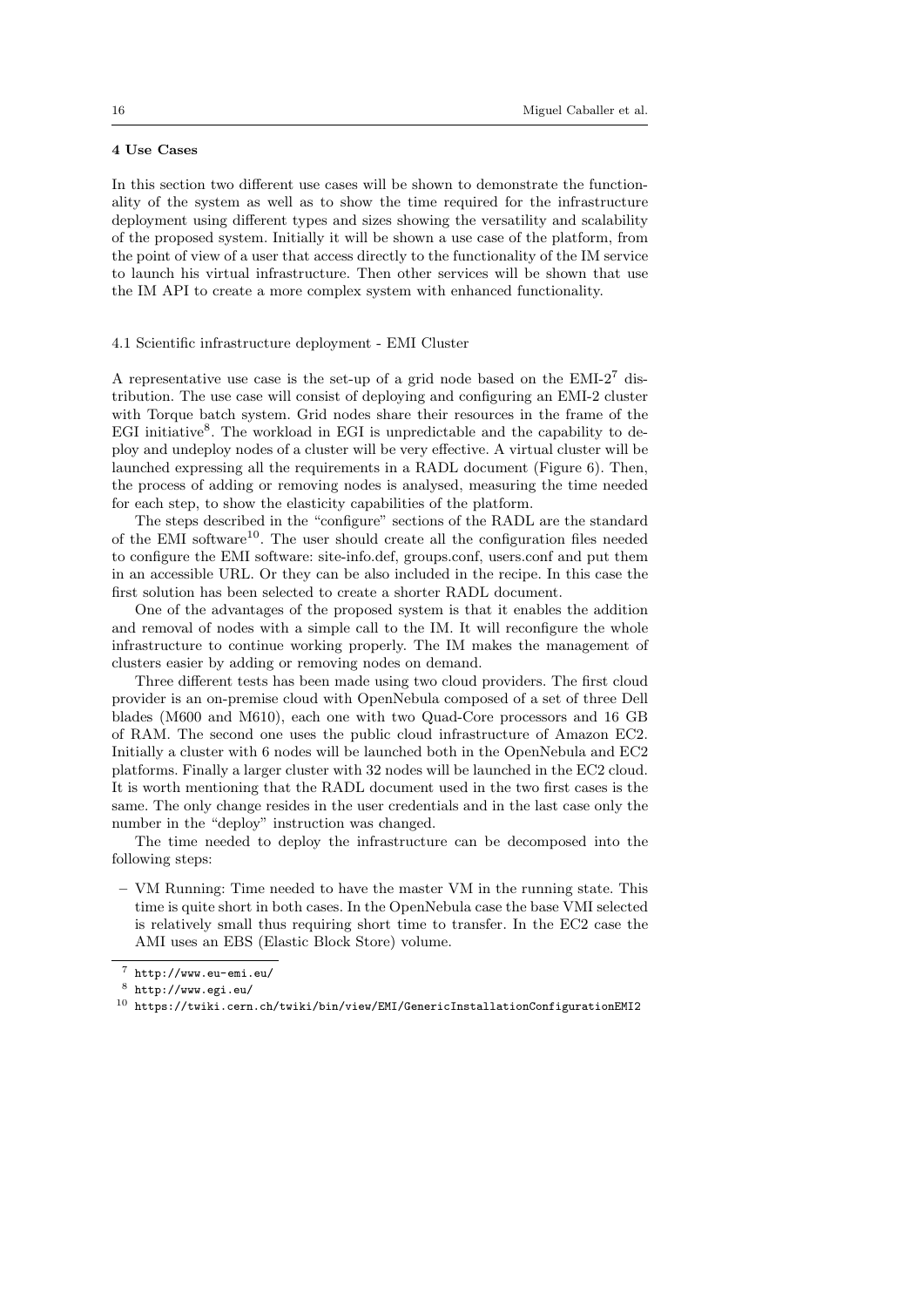Dynamic management of virtual infrastructures 17

| network publica (outbound = 'yes')<br>network privada                                                                                                                                                                                                                                                                                                                                                |
|------------------------------------------------------------------------------------------------------------------------------------------------------------------------------------------------------------------------------------------------------------------------------------------------------------------------------------------------------------------------------------------------------|
| system front (<br>cpu.arch='x86_64' and<br>cpu.count>=1 and<br>memory.size>=1024m and<br>net_interfaces.count = 2 and<br>net_interface.0.connection = 'publica' and<br>net_interface.0.dns_name = 'pbsserver.i3m.upv.es' and<br>net_interface.1.connection = 'privada' and<br>disk.0.os.name='linux' and<br>disk.0.os.flavour='scientific' and<br>disk.0.os.version='6.3'                            |
|                                                                                                                                                                                                                                                                                                                                                                                                      |
| system wn (<br>cpu.arch='x86_64' and<br>cpu.count>=1 and<br>memory.size>=1024m and<br>$net_$ interfaces.count = 1 and<br>net_interface.0.connection = 'privada' and<br>$net\_interface.0.dns\_name = 'wn+4N#'$ and<br>disk.0.os.name='linux' and<br>disk.0.os.flavour='scientific' and<br>disk.0.os.version='6.3'<br>$\lambda$                                                                       |
| configure common (                                                                                                                                                                                                                                                                                                                                                                                   |
| <b>C</b> begin<br>- template: src=utils/templates/hosts.conf dest=/root/wn-list.conf<br>- get_url: url=http:///EGI-trustanchors.repo dest=/etc/yum.repos.d/EGI-trustanchors.repo<br>- command: yum -y install http:///epel-release-6-8.noarch.rpm creates=/etc/yum.repos.d/epel.repo<br>- command: yum -y install http:///emi-release-2.0.0-1.sl6.noarch.rpm creates=/etc/yum.repos.d/emi2-base.repo |
| - yum: pkg=\${item} state=installed<br>with_items:<br>- ca-policy-egi-core<br>- emi-torque-client<br>- emi-wn<br>- get_url: url=\$RSCF/\$item dest=/root/\$item<br>with_items:<br>- site-info.def<br>- groups.conf                                                                                                                                                                                   |
| - users.conf<br>Cend                                                                                                                                                                                                                                                                                                                                                                                 |
| $\lambda$                                                                                                                                                                                                                                                                                                                                                                                            |
| configure front (<br><b>Obegin</b><br>$-$ vars:<br>ntp_server: ntp.upv.es<br>RSCF: http://web.i3m.upv.es/RSCF/UMD                                                                                                                                                                                                                                                                                    |
| tasks:<br>- include: conf_common.yml                                                                                                                                                                                                                                                                                                                                                                 |
| - include: ntp/tasks/ntp.yml                                                                                                                                                                                                                                                                                                                                                                         |
| - yum: pkg=emi-torque-server state=installed<br>- command: /usr/sbin/create-munge-key creates=/etc/munge/munge.key<br>- file: path=/etc/munge/munge.key owner=munge group=munge mode=0400<br>- service: name=munge state=started<br>- command: /opt/glite/yaim/bin/yaim -c -s site-info.def -n TORQUE_client -n WN -n TORQUE_server chdir=/root                                                      |
| Cend                                                                                                                                                                                                                                                                                                                                                                                                 |
| $\mathcal{L}$<br>configure wn (                                                                                                                                                                                                                                                                                                                                                                      |
| <b>Obegin</b><br>- vars:                                                                                                                                                                                                                                                                                                                                                                             |
| ntp_server: ntp.upv.es<br>RSCF: http://web.i3m.upv.es/RSCF/UMD                                                                                                                                                                                                                                                                                                                                       |
| tasks:<br>- include: conf_common.yml                                                                                                                                                                                                                                                                                                                                                                 |
| - include: ntp/tasks/ntp.yml<br>- copy: src=/etc/munge/munge.key dest=/etc/munge/munge.key owner=munge group=munge mode=0400<br>- service: name=munge state=started                                                                                                                                                                                                                                  |
| - command: /opt/glite/yaim/bin/yaim -c -s site-info.def -n TORQUE_client -n WN chdir=/root                                                                                                                                                                                                                                                                                                           |
| Cend<br>$\lambda$                                                                                                                                                                                                                                                                                                                                                                                    |
| deploy front 1                                                                                                                                                                                                                                                                                                                                                                                       |
| deploy wn 1                                                                                                                                                                                                                                                                                                                                                                                          |
|                                                                                                                                                                                                                                                                                                                                                                                                      |

Fig. 6 RADL document of the Use Case. Notice that long URLs have been shortened for the sake of clarity. Machine names have been anonymized

– VMs Accessible: Time needed to have the SSH port accessible in the master VM. This time depends on the time used by the Operating System (OS) of the VMs to boot and launch the SSH server.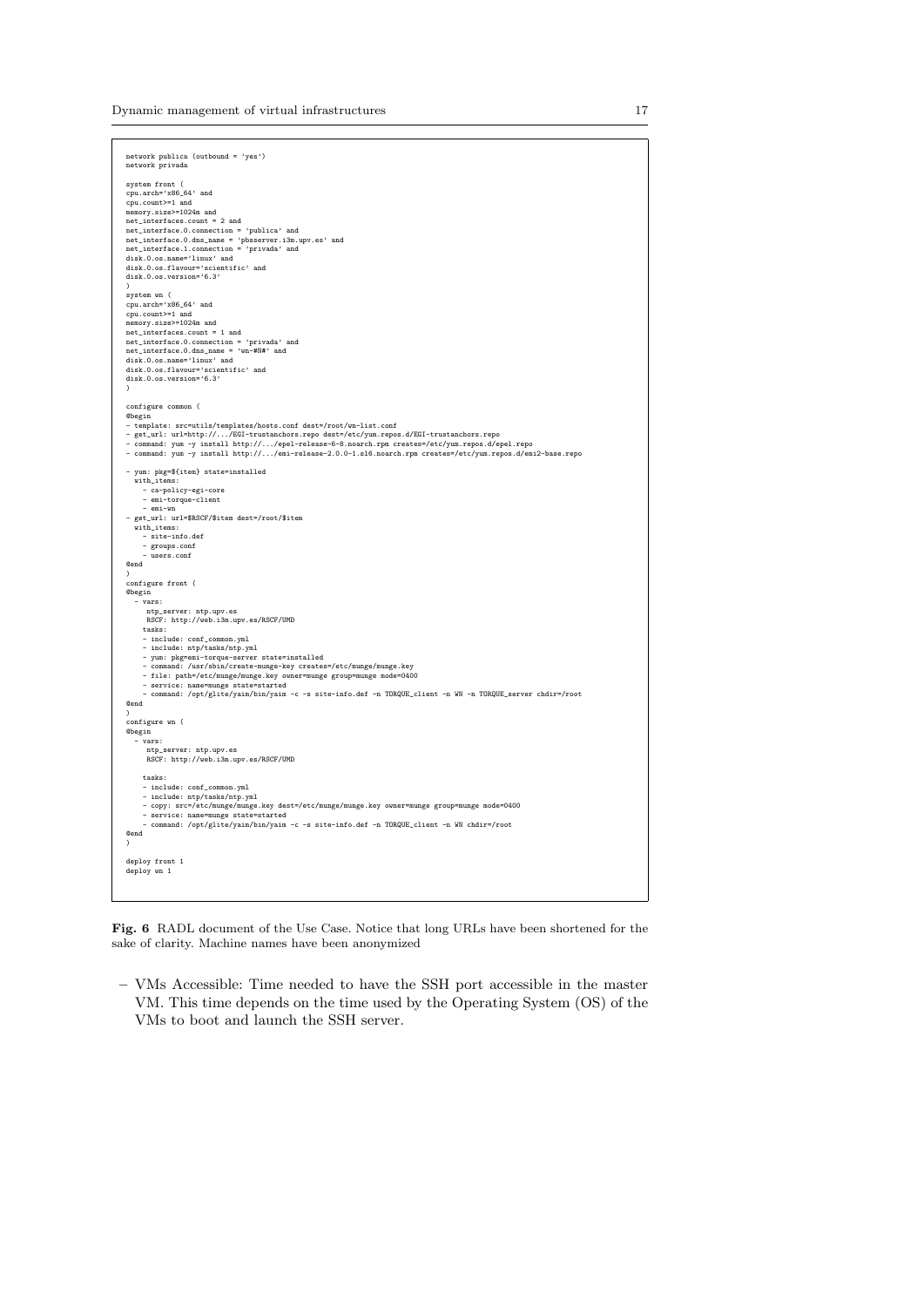|                    | 6 node | 6 nodes | 32 nodes |
|--------------------|--------|---------|----------|
|                    | (ONE)  | (EC2)   | (EC2)    |
| VM Running         | 0:31   | 1:02    | 0:33     |
| VMs Accessible     | 2:12   | 0:52    | 0:56     |
| Ansible Configured | 2:49   | 3:39    | 3:09     |
| System Configured  | 31:21  | 17:53   | 20:34    |
| Total Creation     | 36:53  | 23:26   | 25:12    |
| New VM running     | 0:40   | 0:50    | 1:01     |
| Reconfiguration    | 25:02  | 12:09   | 12:35    |
| Total Addition     | 25:42  | 12:59   | 13:36    |
| VM Removed         | 0:03   | 0:03    | 0:04     |
| Reconfiguration    | 2:20   | 2:11    | 2:15     |

Table 2 Virtual Infrastructure creation times

- Ansible Configured: Time needed to install and configure the Ansible contextualization software in the master node. This is a relatively simple process that implies to download the software and a small list of requirements, install them and copy all the "recipes" needed to configure the infrastructure.
- System Configured: This process implies the installation of all the needed packages to install the EMI software in all the nodes and the whole configuration process. Since the image base selected is very lightweight a large number of software packages must be installed (254 packages and 112 MB). This process is made simultaneously in all the nodes, so it may cause some bottlenecks in the network or in the disk access.

In the node addition test and the following reconfiguration of the infrastructure the steps are the following:

- VM Running: As stated before, using a small image and EBS this time is quite short.
- System Reconfigured: This step includes the time needed for the VM to boot and have the SSH server active, and the configuration of the added node and the reconfiguration of the rest of the nodes.

Table 2 shows the time needed in each individual step and Figure 7 depicts the accumulated time needed to perform all the steps. The shown times are the average values of three tests performed in each case. In the case of EC2 the measures obtained slightly change for the different experiments and only depend on the network performance with the different software repositories used. In the Open-Nebula one, as a small Cloud platform the are many factors as the number of VMs launched, the overload on the network or the disks of the physical nodes etc. As shown in the results the average time needed to have a small or medium sized fully functional EMI-2 cluster is about 20 or 30 minutes and the most time consuming step is the configuration since the EMI software has to install a large list of packages in every node. The time needed to add a new node is slightly lower as only one machine must be totally configured and the other nodes just need to add the new one to the configuration. Finally, the node removal is the quickest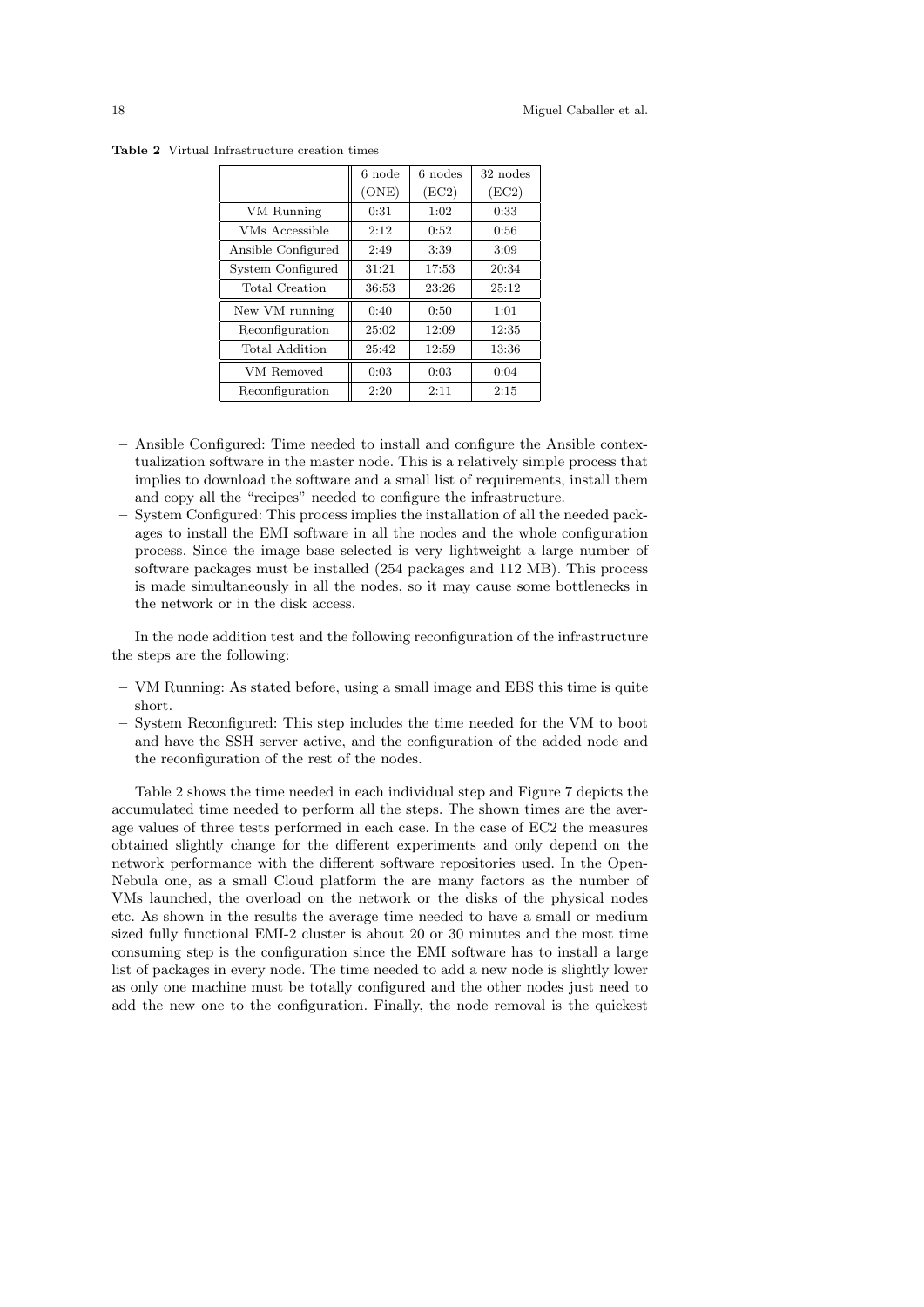

Fig. 7 Virtual Infrastructure Creation Times

operation since terminating a VM can be done very quickly and it only needs to remove the node from the configuration of the other nodes.

In this last use case, the time needed to add a node to the virtual infrastructure is reasonably long. In this case the system uses a basic Scientific Linux image as VMI, so the contextualization process must install a large number of packages. This is not a limitation of the IM since this use case fits many scenarios (dedicated nodes for specific experiments, maintenance interventions, training infrastructures, development environments, software verification, etc.). If deployment time is an issue (e.g. dealing with an unpredicted workload), the configuration process could be reduced by using a pre-configured VMI with some (or most) of the software requirements.

### 4.2 Higher level services - EC3

In the EC3 work [9] the IM is used in conjunction with a energy management software for clusters called CLUES [2] to enable the deployment of elastic clusters on cloud platforms.

In this case it is used the IM functionality to launch virtual infrastructures on cloud providers and the management of the cluster sizes automatically on demand provided by CLUES.

CLUES and the IM interact at two levels: First in the initial launch of the front-end VM of the elastic cluster. In this step the EC3 launcher starts an IM that becomes responsible of deploying the cluster front-end. This is done by means of the following steps:

- 1. Selecting the VMI for the front-end. The IM can take a particular user-specified VMI, or it can contact the VMRC to choose the most appropriate VMI available, considering the requirements specified in the RADL.
- 2. Choosing the cloud provider according to the specification of the user (if there are different providers).
- 3. Submitting an instance of the corresponding VMI and, once it is available, installing and configuring all the required software that is not already preinstalled in the VM: The Local Resource Management System (LRMS) selected by the user and CLUES configured to use this LRMS and the IM to manage the virtual nodes.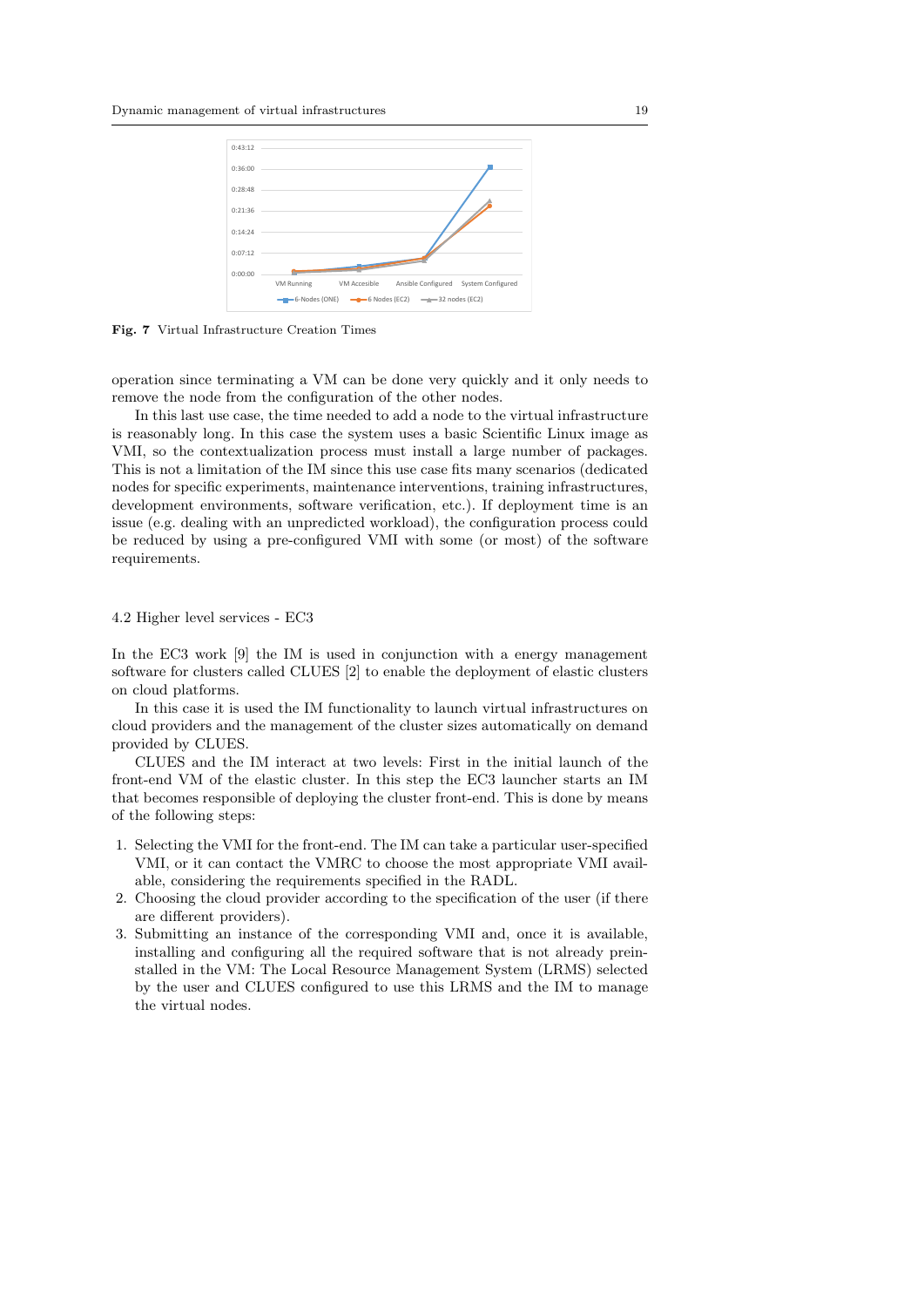One of the main LRMS configuration steps is to set up the names of the cluster nodes. This is done using a sysadmin-specified name pattern (e.g. vnode-\*) so that the LRMS considers a set of nodes such as vnode-1, vnode-2... vnode $n$ , where n is the maximum cluster size. This procedure results in a fully operational elastic cluster.

In the second level CLUES internally uses an IM to submit the VMs that will be used as working nodes for the cluster. For that, it uses a RADL document defined by the sysadmin, where the features of the working nodes are specified. Once these nodes are available, they are automatically integrated in the cluster as new available nodes for the LRMS. Thus, the process to deploy the working nodes is similar to the one employed to deploy the front-end.

Notice that the ability to dynamically deploy, configure, monitor and re-configure virtual infrastructures at runtime paves the way for a simplified usage of Cloud resources for different computational activities.

### 5 Conclusion and Future Work

This paper shows a platform for the dynamic management of virtual infrastructures. The platform developed considers all the aspects related to the creation and management of virtual infrastructures: the expression of the user requirements using the RADL language, the deployment of the VMs on the desired platform and all the configuration (and reconfiguration) tasks to make the infrastructure work properly.

One of the main goals of this platform is to enable the users to reuse the existing VMIs created by themselves or by other users, thus avoiding the work of creating new VMIs for each application to be launched in cloud environments. For this purpose it has been used a catalog system to index the VMIs with all the relevant metadata, including the list of software installed. This is combined with a contextualization process, which enables the installation and configuration of all the user requirements. This combination enables to contextualize in run-time all the required applications where the installation and configuration process can be done automatically in a reasonable time, and in the other cases have a prepared VMI correctly registered in the catalog with the application with the complex installation produce make by hand.

Another important feature is the possibility to access different cloud providers. For this reason, a modular system has been developed to interact with both public and on-premise cloud providers. It enables the management of virtual infrastructures in the same way as using any underling platform. Therefore, a user can define an RADL and test it in a local virtualization platform or a private cloud, and then without any modification deploy a replica of the same infrastructure using a public cloud platform.

The elasticity management, as one of the key features of the cloud infrastructures, is also supported by the platform. Not only horizontal elasticity, by adding or removing VMs to an infrastructure, but also the vertical one adapting the VM capacities to the application requirements (by dynamic changing the VM memory size).

Some use cases have been shown to demonstrate the functionality of the platform using two different environments (Amazon EC2 and OpenNebula). The first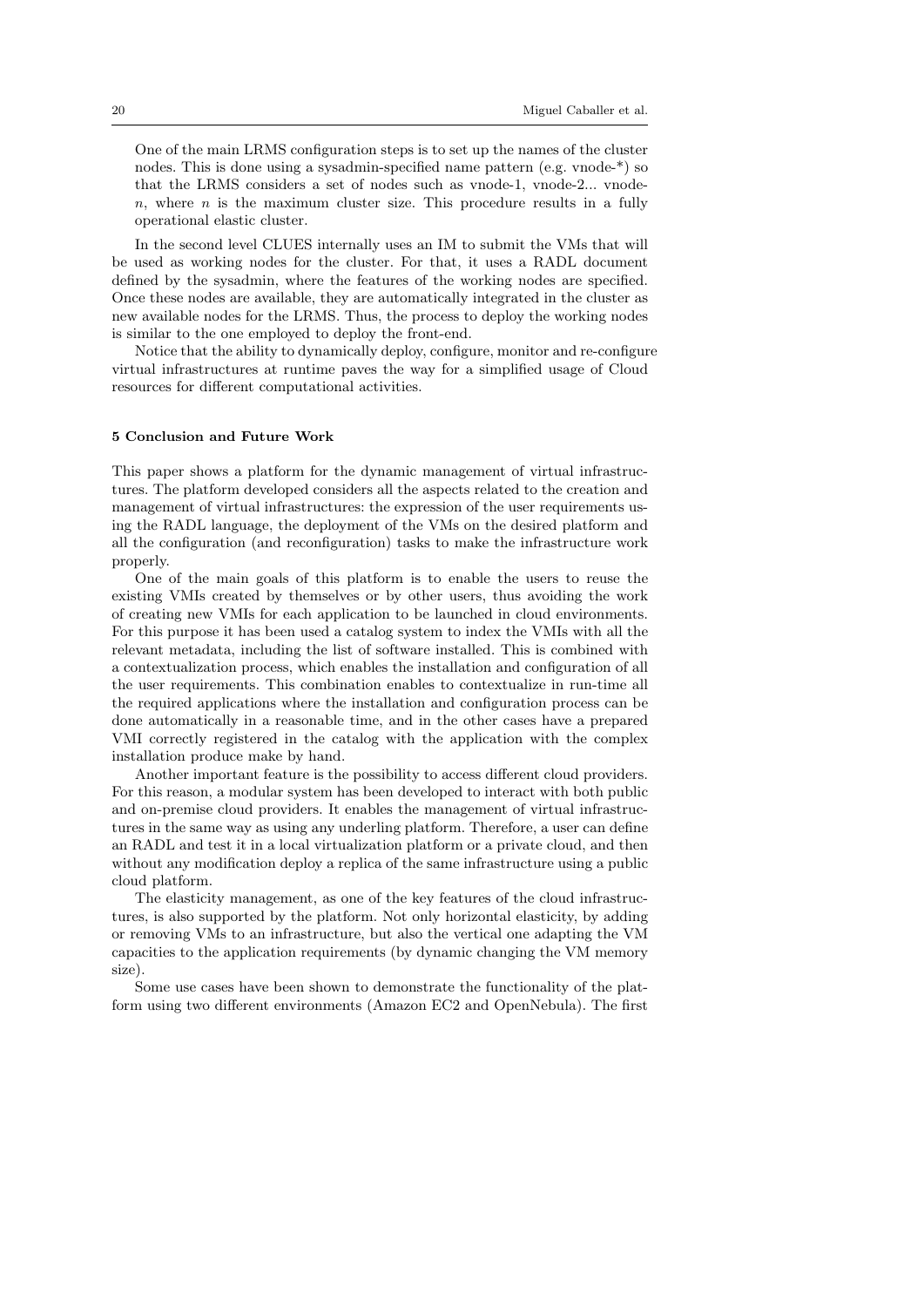case study describes using the IM to launch an EMI-2 cluster with Torque. The second one shows the integration of the IM in another software layer (EC3) to elastically manage the size of a virtual cluster.

The IM relies on network connectivity to access all the components involved in the virtual infrastructure deployment: cloud provider, VMs, software repositories, etc. In case of network failures some of the steps of the infrastructure deployment could fail. If the error is produced in the deployment step, the IM will retry it a number of times (configurable), but if the error is produced in the contextualization step, it will fail. In this case the IM will notify about the error, and the user or higher level software will be able to capture it and use the IM recontextualization function to start again the configuration process. Given that Ansible provides idempotent functionality, only the steps that have failed will be made.

Future works will include the development of new plug-ins in the Cloud Connector layer to access more cloud providers such as Microsoft Azure or Google Compute, and to integrate other aggregation libraries as a gateway to additional Cloud systems. Recently, Amazon has presented a new service called OpsWorks (in beta version at the time of the work of this article) that provides a similar functionality to the IM, which could be analysed once it becomes stable. Another interesting issue is the selection of the "best" cloud provider. In this area further research is required to enable cloud-bursting and to include performance/price ratios or similar criteria.

Acknowledgements The authors would like to thank to thank the financial support received from the Ministerio de Economía y Competitividad for the project CodeCloud (TIN2010-17804).

#### References

- 1. de Alfonso, C., Caballer, M., Alvarruiz, F., Molto, G., Hernández, V.: Infrastructure Deployment Over the Cloud. In: 2011 IEEE Third International Conference on Cloud Computing Technology and Science, pp. 517–521. IEEE (2011). DOI 10.1109/CloudCom.2011. 77
- 2. Alvarruiz, F., De Alfonso, C., Caballer, M., Hernández, V.: An Energy Manager for High Performance Computer Clusters. In: 2012 IEEE 10th International Symposium on Parallel and Distributed Processing with Applications, pp. 231–238 (2012). DOI 10.1109/ISPA. 2012.38
- 3. Amazon Web Services: AWS CloudFormation (2013). URL http://aws.amazon.com/es/ cloudformation/
- 4. Apache: Whirr (2013). URL http://whirr.apache.org/
- 5. Blanquer, I., Brasche, G., Lezzi, D.: Requirements of scientific applications in Cloud offerings. In: Proceedings of the 2012 Sixth Iberian Grid Infrastructure Conference, IBERGRID '12, pp. 173–182 (2012)
- 6. Bresnahan, J., Freeman, T., LaBissoniere, D., Keahey, K.: Managing appliance launches in infrastructure clouds. In: Proceedings of the 2011 TeraGrid Conference: Extreme Digital Discovery, TG '11, pp. 12:1—-12:7. ACM, New York, NY, USA (2011). DOI 10.1145/ 2016741.2016755
- 7. Buyya, R., Ranjan, R., Calheiros, R.N.: InterCloud: Utility-Oriented Federation of Cloud Computing Environments for Scaling of Application Services. Algorithms and Architectures for Parallel Processing 6081, 20 (2010)
- 8. Buyya, R., Yeo, C.S., Venugopal, S., Broberg, J., Brandic, I.: Cloud computing and emerging IT platforms: Vision, hype, and reality for delivering computing as the 5th utility. Future Generation Computer Systems 25(6), 599–616 (2009). DOI 10.1016/j.future.2008. 12.001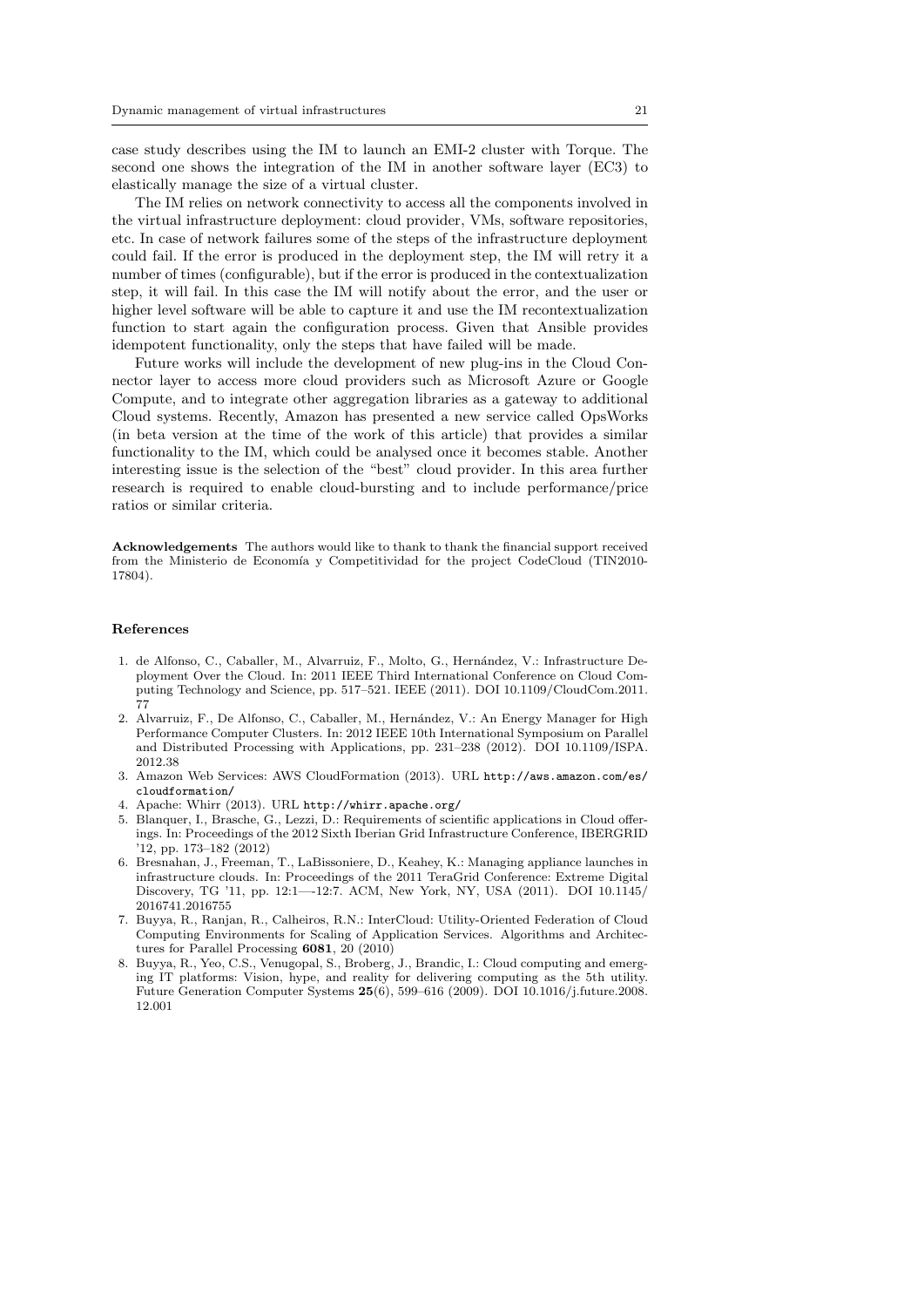- 9. Caballer, M., De Alfonso, C., Alvarruiz, F., Moltó, G.: EC3: Elastic Cloud Computing Cluster. Journal of Computer and System Sciences (2013). DOI 10.1016/j.jcss.2013.06.005
- 10. Caballer, M., García, A., Moltó, G., de Alfonso, C.: Towards SLA-driven Management of Cloud Infrastructures to Elastically Execute Scientific Applications. In: 6th Iberian Grid Infrastructure Conference (IberGrid), pp. 207–218 (2012)
- 11. Carrión, J.V., Moltó, G., De Alfonso, C., Caballer, M., Hernández, V.: A Generic Catalog and Repository Service for Virtual Machine Images. In: 2nd International ICST Conference on Cloud Computing CloudComp 2010 (2010)
- 12. Cuomo, A., Modica, G., Distefano, S., Puliafito, A., Rak, M., Tomarchio, O., Venticinque, S., Villano, U.: An SLA-based Broker for Cloud Infrastructures. Journal of Grid Computing 11(1), 1–25 (2012). DOI 10.1007/s10723-012-9241-4
- 13. DeHaan, M.: Ansible (2013). URL http://ansible.cc/
- 14. Distributed Management Task Force, Inc: Open Virtualization Format (OVF) (2010). URL http://dmtf.org/sites/default/files/standards/documents/DSP0243\_1.1.0.pdf
- 15. Distributed Management Task Force, Inc: Cloud Infrastructure Management Interface (CIMI) Model and REST Interface over HTTP Specification (2012). URL http://dmtf. org/sites/default/files/standards/documents/DSP0263\_1.0.1.pdf
- 16. EGI.eu: Seeking new horizons: EGI's role for 2020. Tech. rep. (2012). URL https://documents.egi.eu/public/RetrieveFile?docid=1098\&version=4\&filename= EGI-1098-D230-final.pdf
- 17. Elmroth, E., Tordsson, J., Hern´andez, F.: Self-management challenges for multi-cloud architectures. Towards a Service-Based Internet. Lecture Notes in Computer Science 6994, 38–49 (2011)
- 18. HashiCorp: Vagrant (2013). URL http://www.vagrantup.com/
- 19. Jacob, A.: Infrastructure in the cloud era. In: Proceedings of the 2009 International OReilly Conference Velocity (2009)
- 20. Juve, G., Deelman, E.: Automating Application Deployment in Infrastructure Clouds. In: Proceedings of the 2011 IEEE Third International Conference on Cloud Computing Technology and Science, CLOUDCOM '11, pp. 658–665. IEEE Computer Society, Washington, DC, USA (2011). DOI 10.1109/CloudCom.2011.102
- 21. Keahey, K., Freeman, T.: Contextualization: Providing One-Click Virtual Clusters. In: Fourth IEEE International Conference on eScience, pp. 301–308 (2008)
- 22. Keahey, K., Freeman, T.: Architecting a Large-Scale Elastic Environment: Recontextualization and Adaptive Cloud Services for Scientific Computing (2012)
- 23. Kecskemeti, G., Kertesz, A., Marosi, A., Kacsuk, P.: Interoperable Resource Management for establishing Federated Clouds. In: Achieving Federated and SelfManageable Cloud Infrastructures Theory and Practice, pp. 18–35 (2012). DOI 10.4018/978-1-4666-1631-8. ch002
- 24. Kertesz, A., Kecskemeti, G., Oriol, M., Kotcauer, P., Acs, S., Rodríguez, M., Mercè, O., Marosi, A.C., Marco, J., Franch, X.: Enhancing Federated Cloud Management with an Integrated Service Monitoring Approach. Journal of Grid Computing 11(4), 699–720 (2013). DOI 10.1007/s10723-013-9269-0
- 25. Loutas, N., Kamateri, E., Bosi, F., Tarabanis, K.: Cloud Computing Interoperability: The State of Play. 2011 IEEE Third International Conference on Cloud Computing Technology and Science pp. 752–757 (2011). DOI 10.1109/CloudCom.2011.116
- 26. Marshall, P., Keahey, K., Freeman, T.: Elastic Site: Using Clouds to Elastically Extend Site Resources. In: Proceedings of the 2010 IEEE/ACM 10th International Conference on Cluster, Cloud and Grid Computing, CCGRID '10, pp. 43–52. IEEE Computer Society, Washington, DC, USA (2010). DOI 10.1109/CCGRID.2010.80
- 27. Massie, M.L., Chun, B.N., Culler, D.E.: The ganglia distributed monitoring system: design, implementation, and experience. Parallel Computing 30(5-6), 817–840 (2004)
- 28. Mell, P., Grance, T.: The NIST Definition of Cloud Computing. NIST Special Publication 800-145 (Final). Tech. rep. (2011). URL http://csrc.nist.gov/publications/nistpubs/ 800-145/SP800-145.pdf
- 29. Moltó, G., Caballer, M., Romero, E., Alfonso, C.D.: Elastic Memory Management of Virtualized Infrastructures for Applications with Dynamic Memory Requirements. In: Proceedings of the International Conference on Computational Science ICCS 2013, pp. 159–168. Elsevier (2013). DOI 10.1016/j.procs.2013.05.179
- 30. Morfeo: Claudia (2013). URL http://claudia.morfeo-project.org/wiki/index.php/ Main\_Page